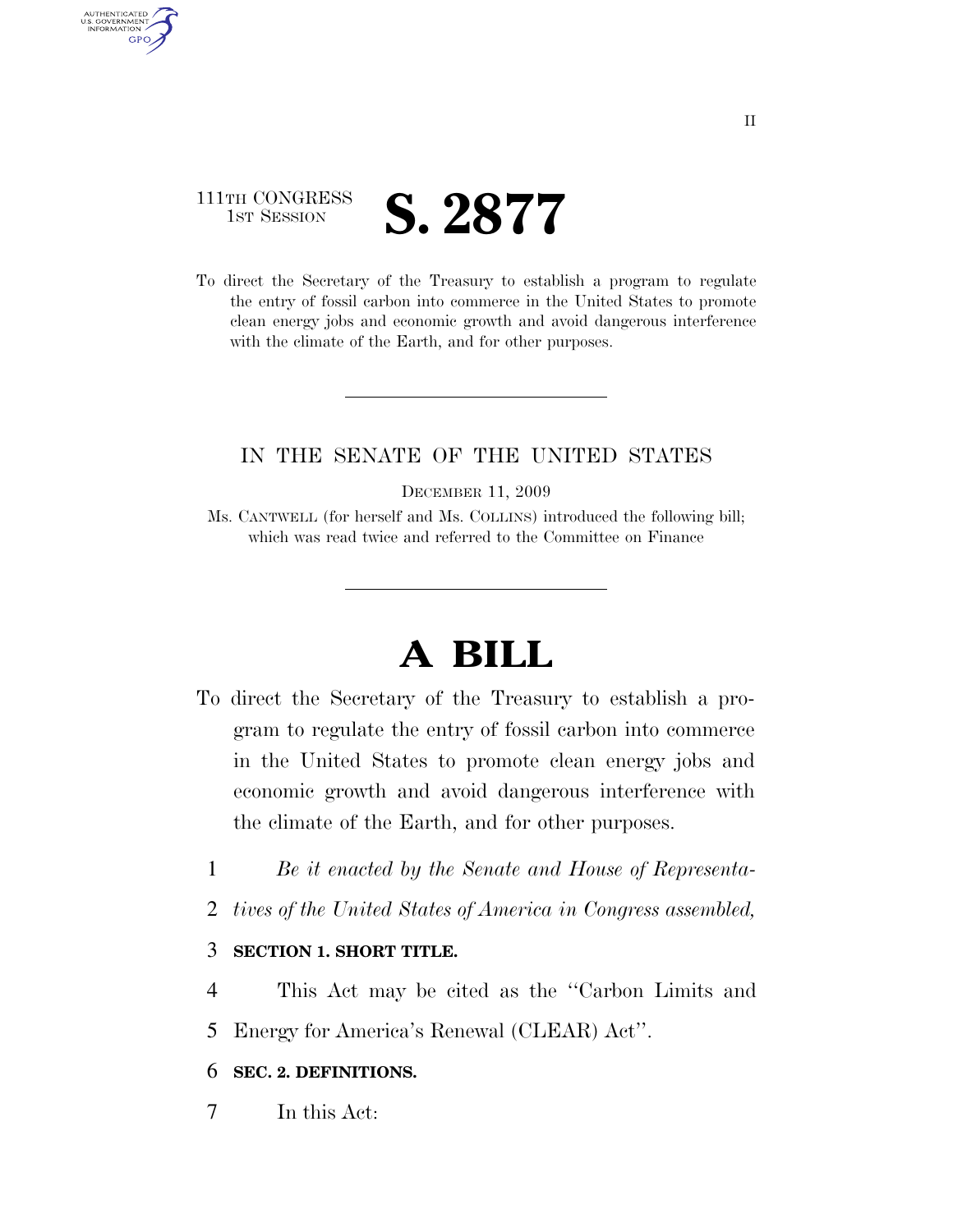| $\mathbf{1}$   | (1) ADMINISTRATOR.—The term "Adminis-                 |
|----------------|-------------------------------------------------------|
| $\overline{2}$ | trator" means the Administrator of the Environ-       |
| 3              | mental Protection Agency.                             |
| $\overline{4}$ | (2) CARBON DIOXIDE EQUIVALENT.—The term               |
| 5              | "carbon dioxide equivalent" means the equivalent      |
| 6              | weight of carbon dioxide obtained by multiplying—     |
| 7              | (A) the weight of fossil carbon; and                  |
| 8              | (B) the quotient obtained by dividing—                |
| 9              | (i) the molecular weight of carbon di-                |
| 10             | oxide; by                                             |
| 11             | (ii) the molecular weight of carbon.                  |
| 12             | (3) CARBON REFUND TRUST FUND.—The term                |
| 13             | "Carbon Refund Trust Fund" means the Carbon           |
| 14             | Refund Trust Fund established by section $4(f)$ .     |
| 15             | (4) CARBON SHARE.—The term "carbon share"             |
| 16             | means the right to sell or otherwise place into com-  |
| 17             | merce in the United States 1 ton of fossil carbon.    |
| 18             | $(5)$ CARBON SHARE DERIVATIVE.—The term               |
| 19             | "carbon share derivative" means any transaction or    |
| 20             | contract that derives the value of the transaction or |
| 21             | contract in part or in whole from the value of a car- |
| 22             | bon share.                                            |
| 23             | $(6)$ CERT FUND.—The term "CERT Fund"                 |
| 24             | means the Clean Energy Reinvestment Trust Fund        |
| 25             | established by section $6(a)$ .                       |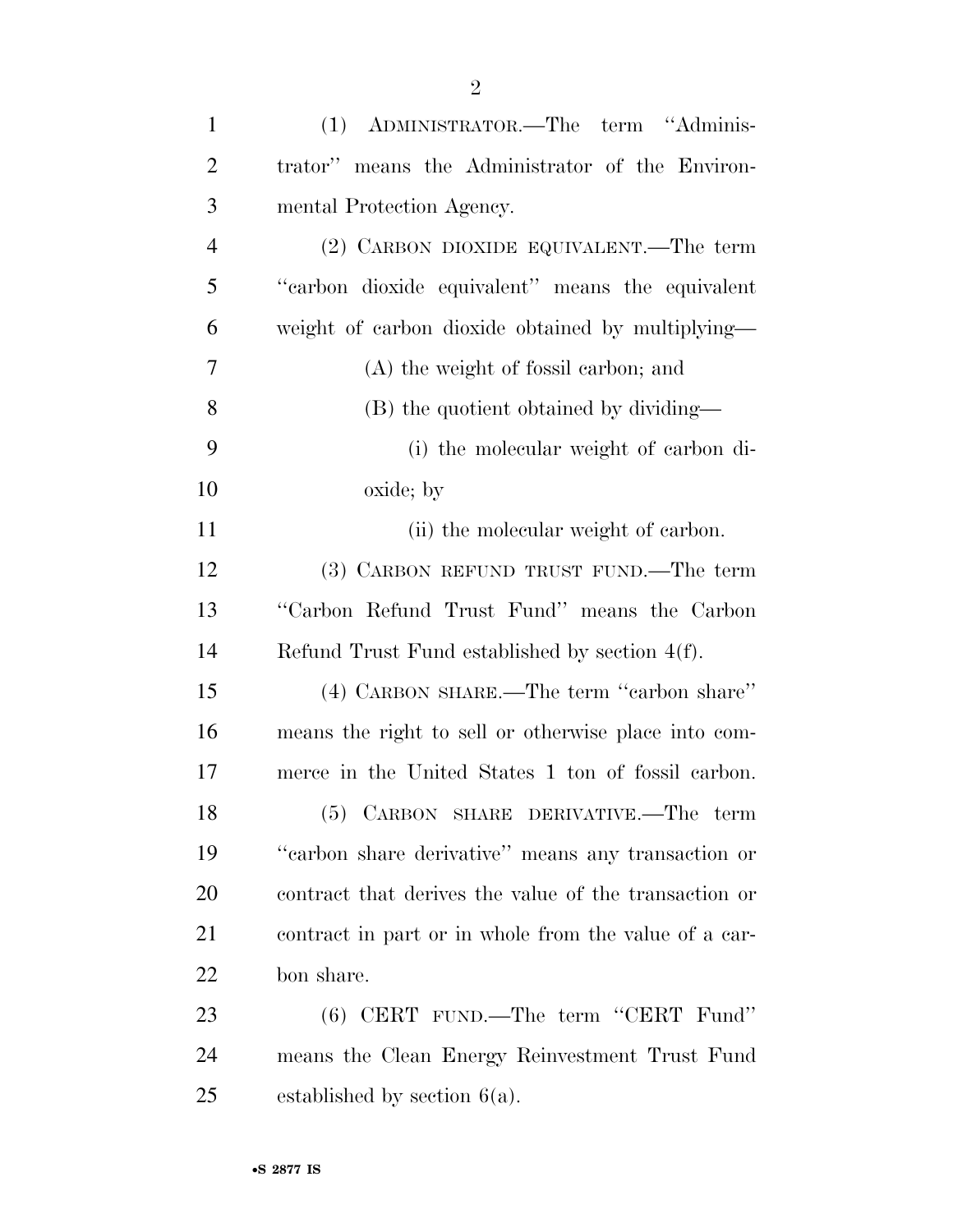| $\mathbf{1}$   | (7) CLEAN ENERGY TECHNOLOGY.—The term               |
|----------------|-----------------------------------------------------|
| $\overline{2}$ | "clean energy technology" means a technology relat- |
| 3              | ing to the production, use, transmission, storage,  |
| $\overline{4}$ | control, or conservation of energy that would—      |
| 5              | (A) reduce the need for additional energy           |
| 6              | supplies by—                                        |
| 7              | (i) using energy sources in existence               |
| 8              | as of the date of enactment of this Act             |
| 9              | with greater efficiency; or                         |
| 10             | transmitting, distributing,<br>(ii)<br>or           |
| 11             | transporting energy with greater effective-         |
| 12             | ness through the infrastructure of the              |
| 13             | United States;                                      |
| 14             | (B) diversify the sources of energy supply          |
| 15             | of the United States and reduce the dependence      |
| 16             | of the United States on imported energy; or         |
| 17             | (C) contribute to the reduction, avoidance,         |
| 18             | or sequestration of energy-related greenhouse       |
| 19             | gas emissions.                                      |
| 20             | (8) COVERED FOSSIL CARBON.—The term "cov-           |
| 21             | ered fossil carbon" means fossil carbon that is—    |
| 22             | (A) introduced into domestic commerce;              |
| 23             | (B) combusted or released into the atmos-           |
| 24             | phere by a first seller; or                         |
| 25             | (C) transferred as a royalty-in-kind.               |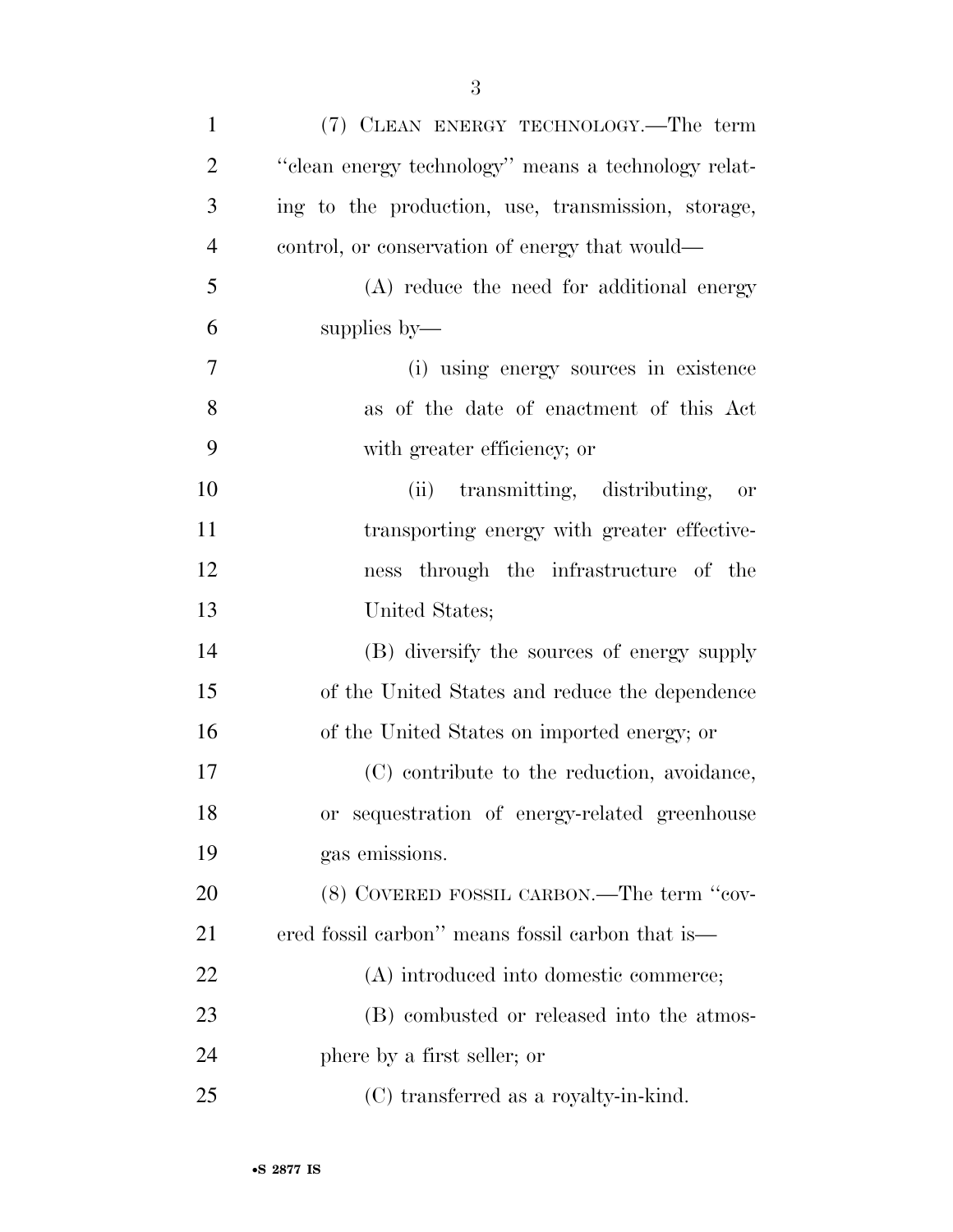| $\mathbf{1}$   | (9) ENERGY SECURITY DIVIDEND.—The term              |
|----------------|-----------------------------------------------------|
| $\overline{2}$ | "energy security dividend" means, with respect to   |
| 3              | any month, a payment in an amount that is equal     |
| $\overline{4}$ | to the quotient obtained by dividing—               |
| 5              | (A) the amount of auction proceeds trans-           |
| 6              | ferred into the Carbon Refund Trust Fund for        |
| 7              | the month preceding such month; by                  |
| 8              | (B) the number of qualified individuals for         |
| 9              | the preceding month.                                |
| 10             | $(10)$ FIRST SELLER.—The term "first seller"        |
| 11             | means an entity in the business of producing or im- |
| 12             | porting fossil carbon or production process carbon, |
| 13             | as determined by the Secretary.                     |
| 14             | (11) FOSSIL CARBON.—The term "fossil car-           |
| 15             | bon" means-                                         |
| 16             | $(A)$ carbon in the form of a fossil fuel           |
| 17             | (such as coal, natural gas, and crude oil) in the   |
| 18             | raw state in which the fossil fuel exists at the    |
| 19             | time the fossil fuel is removed from the Earth;     |
| 20             | and                                                 |
| 21             | (B) the carbon content of imported refined          |
| 22             | fuel products (such as gasoline, diesel, and jet    |
| 23             | fuels) derived from a fossil fuel.                  |
| 24             | GREENHOUSE GAS.—The term "green-<br>(12)            |
|                |                                                     |

house gas'' means—

•**S 2877 IS**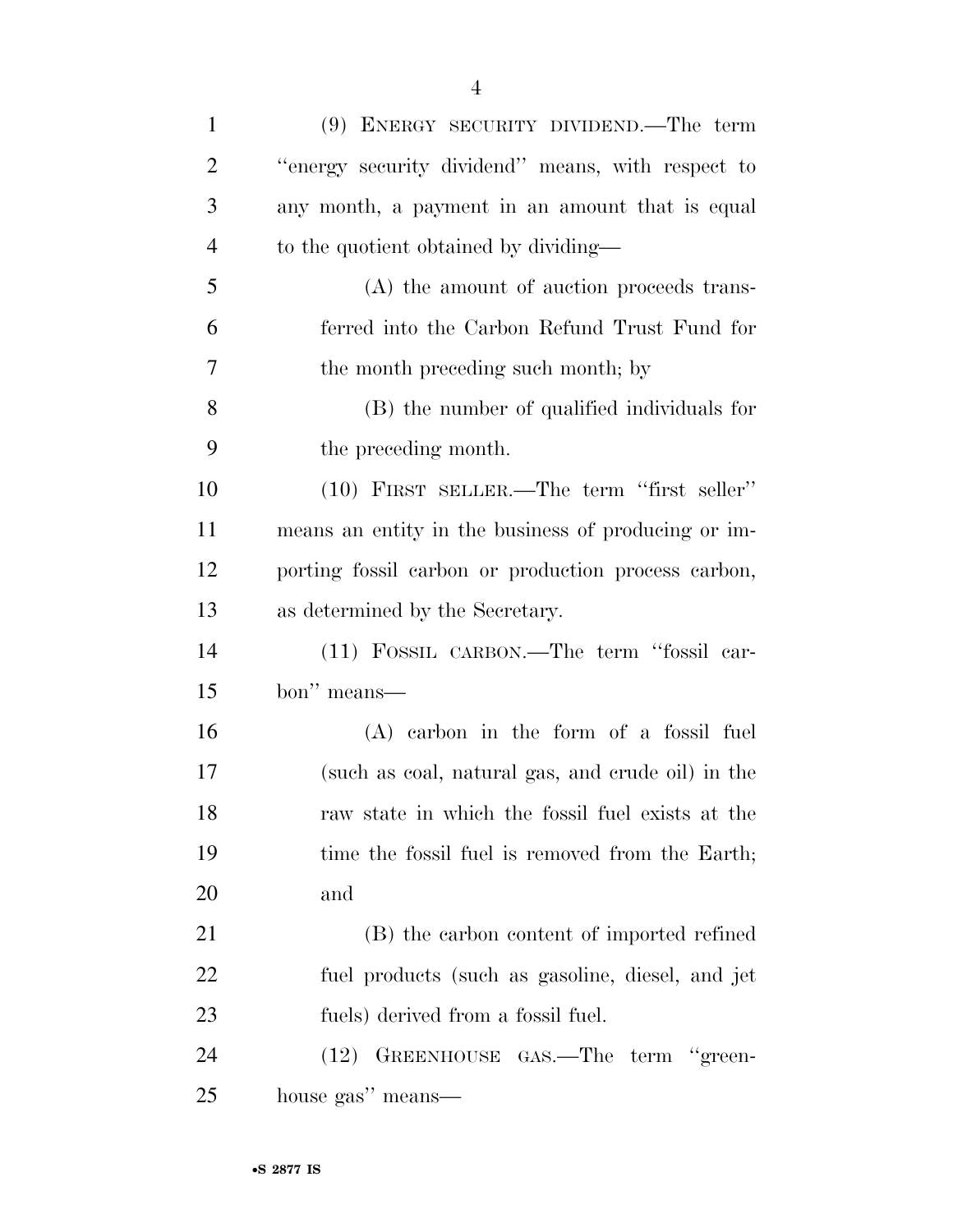| $\mathbf{1}$   | (A) carbon dioxide;                                  |
|----------------|------------------------------------------------------|
| $\overline{2}$ | (B) methane;                                         |
| 3              | (C) nitrous oxide;                                   |
| $\overline{4}$ | (D) a hydrofluorocarbon;                             |
| 5              | $(E)$ a perfluorocarbon;                             |
| 6              | $(F)$ sulfur hexafluoride; and                       |
| $\overline{7}$ | (G) any other anthropogenically emitted              |
| 8              | gas that the Administrator, after notice and         |
| 9              | comment, determines to contribute to climate         |
| 10             | change.                                              |
| 11             | $(13)$ POINT-OF-ENTRY.—                              |
| 12             | (A) IN GENERAL.—The term "point-of-                  |
| 13             | entry" means, with respect to the economy of         |
| 14             | the United States, the point at which fossil car-    |
| 15             | bon is introduced into commerce.                     |
| 16             | (B) INCLUSIONS.—The term "point-of-                  |
| 17             | entry" includes—                                     |
| 18             | (i) a wellhead;                                      |
| 19             | (ii) a mine entrance; and                            |
| 20             | (iii) any port-of-entry, as determined               |
| 21             | by the Secretary.                                    |
| 22             | (14)<br>PRODUCTION PROCESS CARBON.—The               |
| 23             | term "production process carbon" means the quan-     |
| 24             | tity of fossil carbon used to manufacture an energy- |
| 25             | intensive commodity.                                 |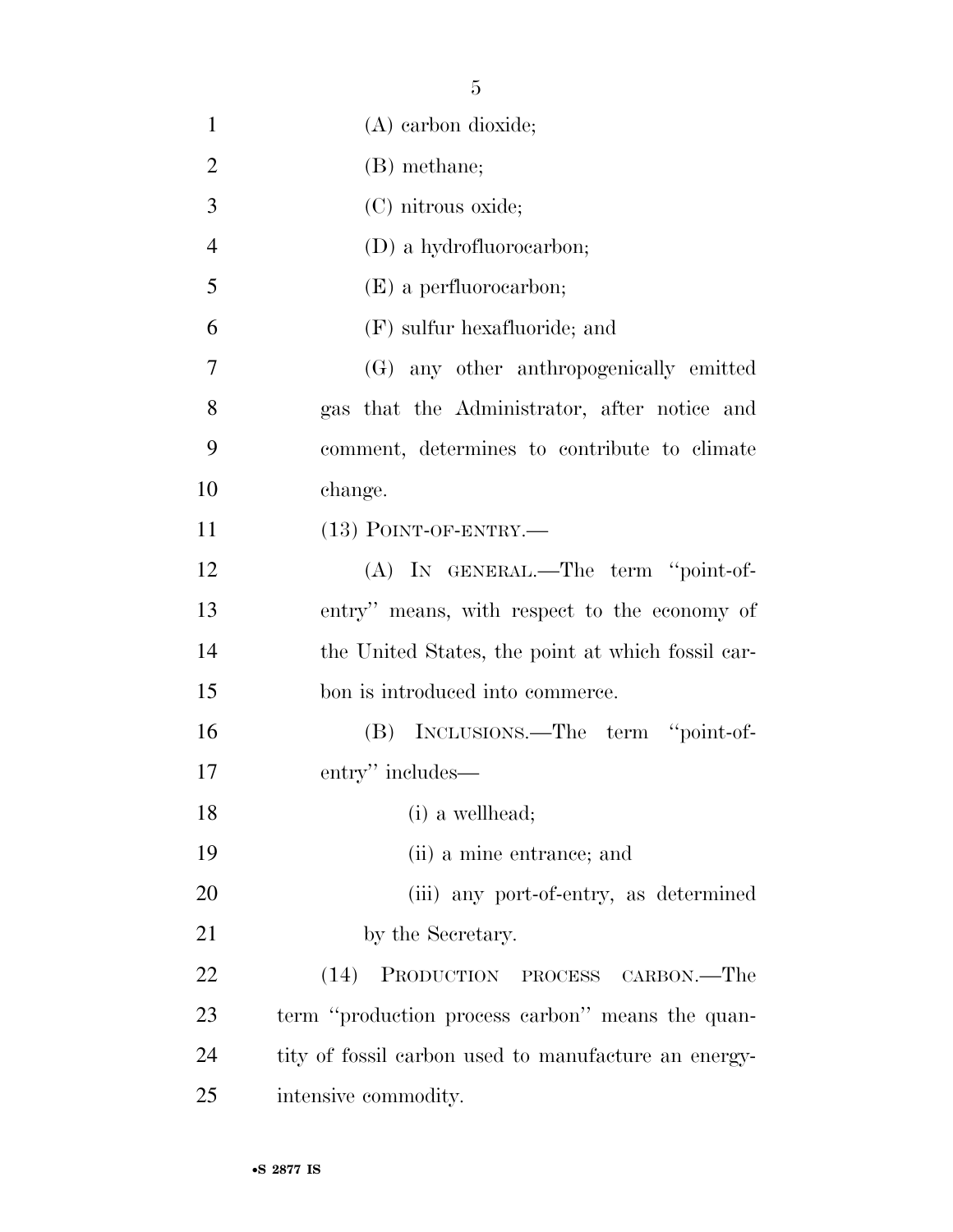| $\mathbf{1}$   | (15) PROGRAM.—The term "program" means                |
|----------------|-------------------------------------------------------|
| $\overline{2}$ | fossil carbon limitation program established<br>the   |
| 3              | under section $4(a)(1)$ .                             |
| $\overline{4}$ | $(16)$ QUALIFIED INDIVIDUAL.—The<br>term              |
| 5              | "qualified individual" means any individual who law-  |
| 6              | fully resides in the United States.                   |
| 7              | (17) RATE OF CAPITAL INVESTMENT<br>$RE-$              |
| 8              | TURN.—The term "rate of capital investment re-        |
| 9              | turn" means an annual real rate of return on capital  |
| 10             | investment of 6 percent.                              |
| 11             | (18) RATE OF INFLATION.—The term "rate of             |
| 12             | inflation" means the annual rate increase of the      |
| 13             | price of goods and services, as measured by the Con-  |
| 14             | sumer Price Index for All Urban Consumers pub-        |
| 15             | lished by the Bureau of Labor Statistics of the De-   |
| 16             | partment of Labor.                                    |
| 17             | (19) SAFETY VALVE PRICE.—The term "safety"            |
| 18             | valve price" means the maximum price per ton of       |
| 19             | carbon dioxide equivalent for any 1 calendar year es- |
| 20             | tablished under section $4(a)(4)$ .                   |
| 21             | SECRETARY.—The term "Secretary"<br>(20)               |
| 22             | means the Secretary of the Treasury.                  |
| 23             | (21) VOLUNTARY CARBON REDUCTION PUR-                  |
| 24             | CHASE.—The term "voluntary carbon reduction pur-      |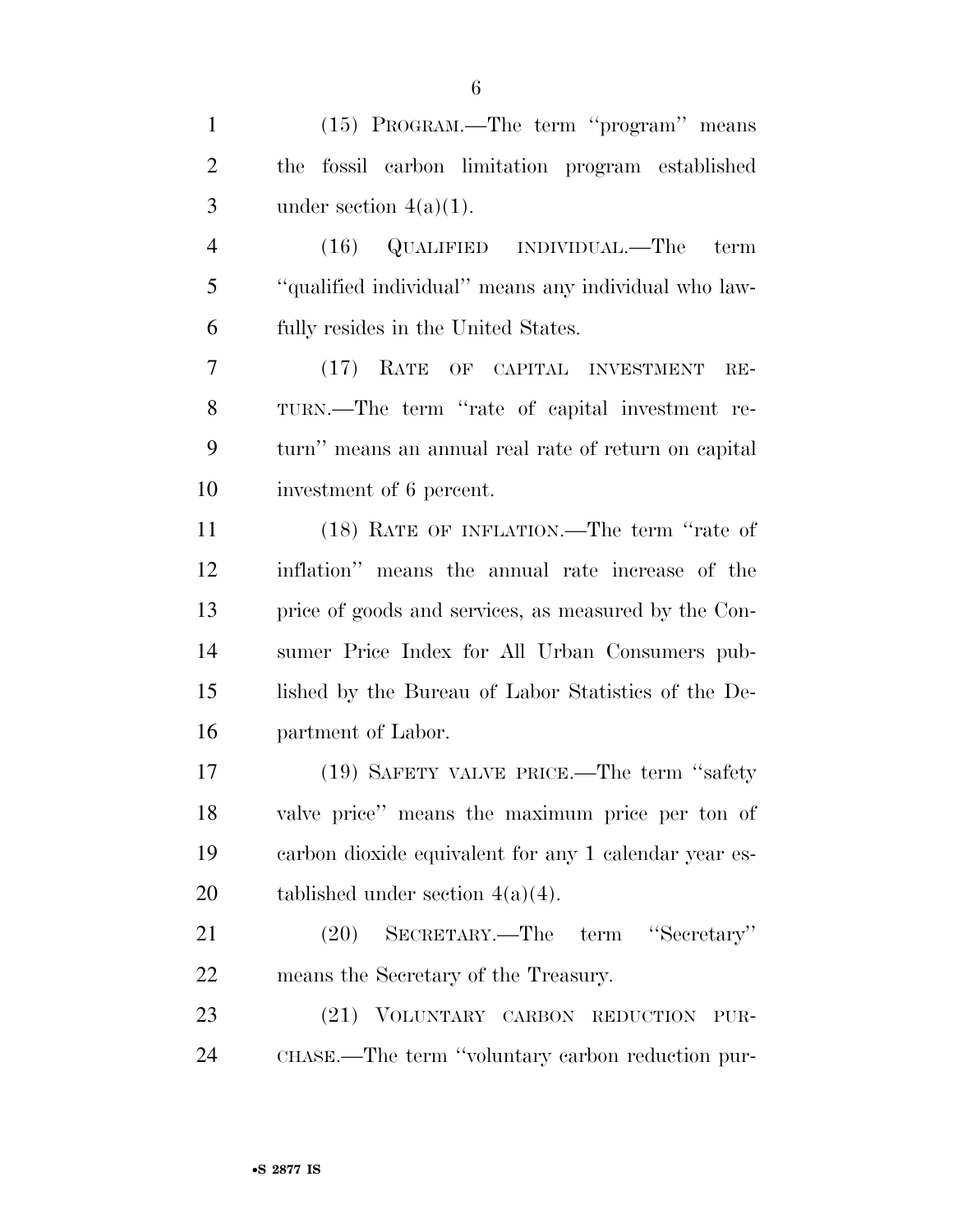chase'' means the voluntary purchase of credits

 $2 \qquad \text{that} \text{---}$ 

| 3              | (A) are not used to meet any regulatory                   |
|----------------|-----------------------------------------------------------|
| $\overline{4}$ | mandate (including any renewable energy                   |
| 5              | standard required by the Federal Government               |
| 6              | or any State);                                            |
| $\tau$         | (B) include Federal or State renewable en-                |
| 8              | ergy certificates, energy efficiency certificates,        |
| 9              | and other eligible purchases as determined by             |
| 10             | the Secretary; and                                        |
| 11             | (C) are solely responsible for the reduction              |
| 12             | of domestic fossil carbon emissions.                      |
| 13             | SEC. 3. GLOBAL WARMING EMISSIONS REDUCTION STAND-         |
| 14             | ARDS.                                                     |
| 15             | (a) IN GENERAL.—The President shall, through the          |
| 16             | program and the CERT Fund and in accordance with this     |
| 17             | Act, reduce steadily the quantity of United States green- |
| 18             | house gas emissions to achieve the emissions reduction    |
| 19             | standards described in subsection (b).                    |
| 20             | (b) PERIODIC EMISSIONS REDUCTION STAND-                   |
| 21             | ARDS.                                                     |
| 22             | (1) CALENDAR YEAR 2020.—During calendar                   |
| 23             | year 2020, the quantity of United States greenhouse       |
| 24             | gas emissions shall not exceed 80 percent of the          |
|                |                                                           |
|                |                                                           |
|                | •S 2877 IS                                                |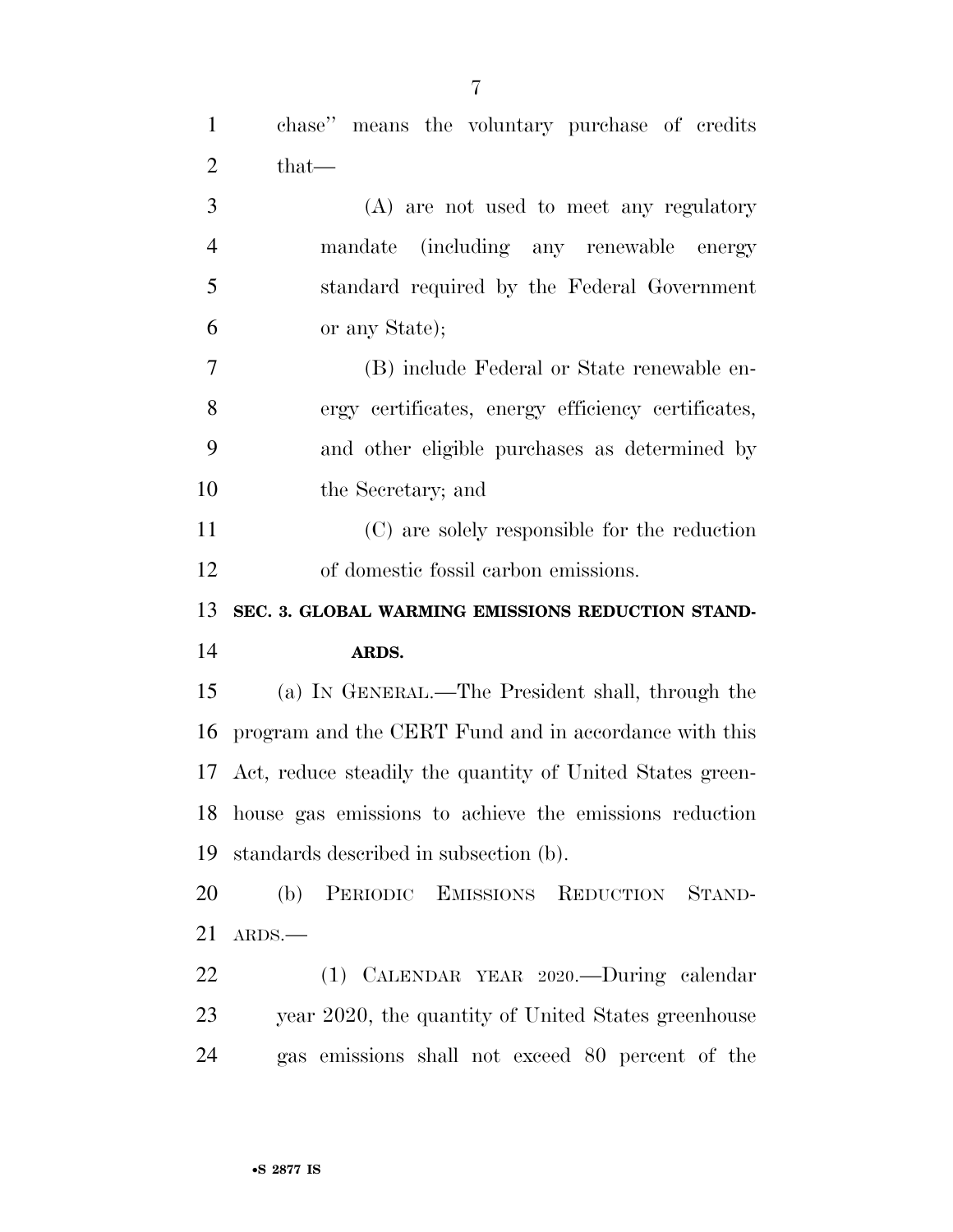| $\mathbf{1}$   | quantity of United States greenhouse gas emissions   |
|----------------|------------------------------------------------------|
| $\overline{2}$ | during calendar year 2005.                           |
| 3              | (2) CALENDAR YEAR 2025.—During calendar              |
| $\overline{4}$ | year 2025, the quantity of United States greenhouse  |
| 5              | gas emissions shall not exceed 70 percent of the     |
| 6              | quantity of United States greenhouse gas emissions   |
| 7              | during calendar year 2005.                           |
| 8              | (3) CALENDAR YEAR 2030.—During calendar              |
| 9              | year 2030, the quantity of United States greenhouse  |
| 10             | gas emissions shall not exceed 58 percent of the     |
| 11             | quantity of United States greenhouse gas emissions   |
| 12             | during calendar year 2005.                           |
| 13             | (4) CALENDAR YEAR 2050.—During calendar              |
| 14             | year 2050, the quantity of United States greenhouse  |
| 15             | gas emissions shall not exceed 17 percent of the     |
| 16             | quantity of United States greenhouse gas emissions   |
| 17             | during calendar year 2005.                           |
| 18             | SEC. 4. FOSSIL CARBON LIMITATION PROGRAM.            |
| 19             | $(a)$ ESTABLISHMENT.—                                |
| 20             | (1) IN GENERAL.—The Secretary shall by regu-         |
| 21             | lation establish within the Department of the Treas- |
| 22             | ury a program to reduce the emission of greenhouse   |
| 23             | gases-                                               |
| 24             | (A) by placing a gradually declining limita-         |
| 25             | tion on the quantity of fossil carbon permitted      |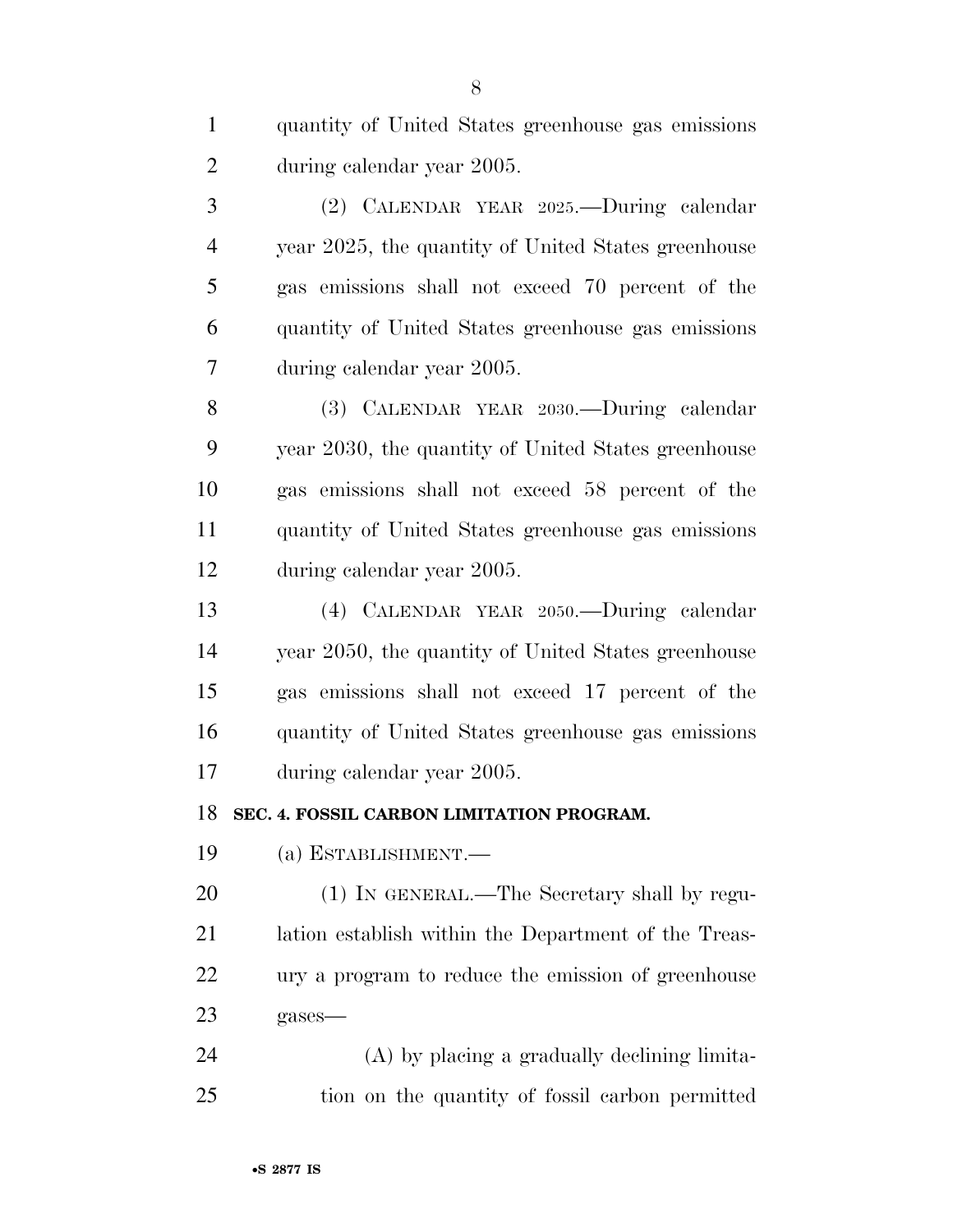| $\mathbf{1}$   | to be sold into commerce in the United States;   |
|----------------|--------------------------------------------------|
| $\overline{2}$ | and                                              |
| 3              | (B) by requiring each first seller to sur-       |
| $\overline{4}$ | render periodically to the Secretary a number of |
| 5              | carbon shares equal to the quantity of covered   |
| 6              | fossil carbon produced or imported by the first  |
| 7              | seller by not later than 2 years after the date  |
| 8              | on which the fossil carbon becomes covered fos-  |
| 9              | sil carbon.                                      |
| 10             | (2) ANNUAL QUANTITY OF CARBON SHARES.—           |
| 11             | (A) INITIAL QUANTITY.—                           |
| 12             | (i) IN GENERAL.—Not later than Jan-              |
| 13             | uary $1, 2011$ , to carry out the program, in    |
| 14             | accordance with clause (ii), the President,      |
| 15             | in consultation with the Secretary, the Ad-      |
| 16             | ministrator, and the Secretary of Energy,        |
| 17             | shall establish and announce a maximum           |
| 18             | aggregate quantity of fossil carbon, and a       |
| 19             | corresponding number of carbon shares,           |
| 20             | permitted to be introduced through points-       |
| 21             | of-entry for calendar year 2012.                 |
| 22             | REQUIREMENT.—The maximum<br>(ii)                 |
| 23             | aggregate quantity of carbon shares for          |
| 24             | calendar year 2012 under clause (i) shall        |
| 25             | equal the approximate level of fossil carbon     |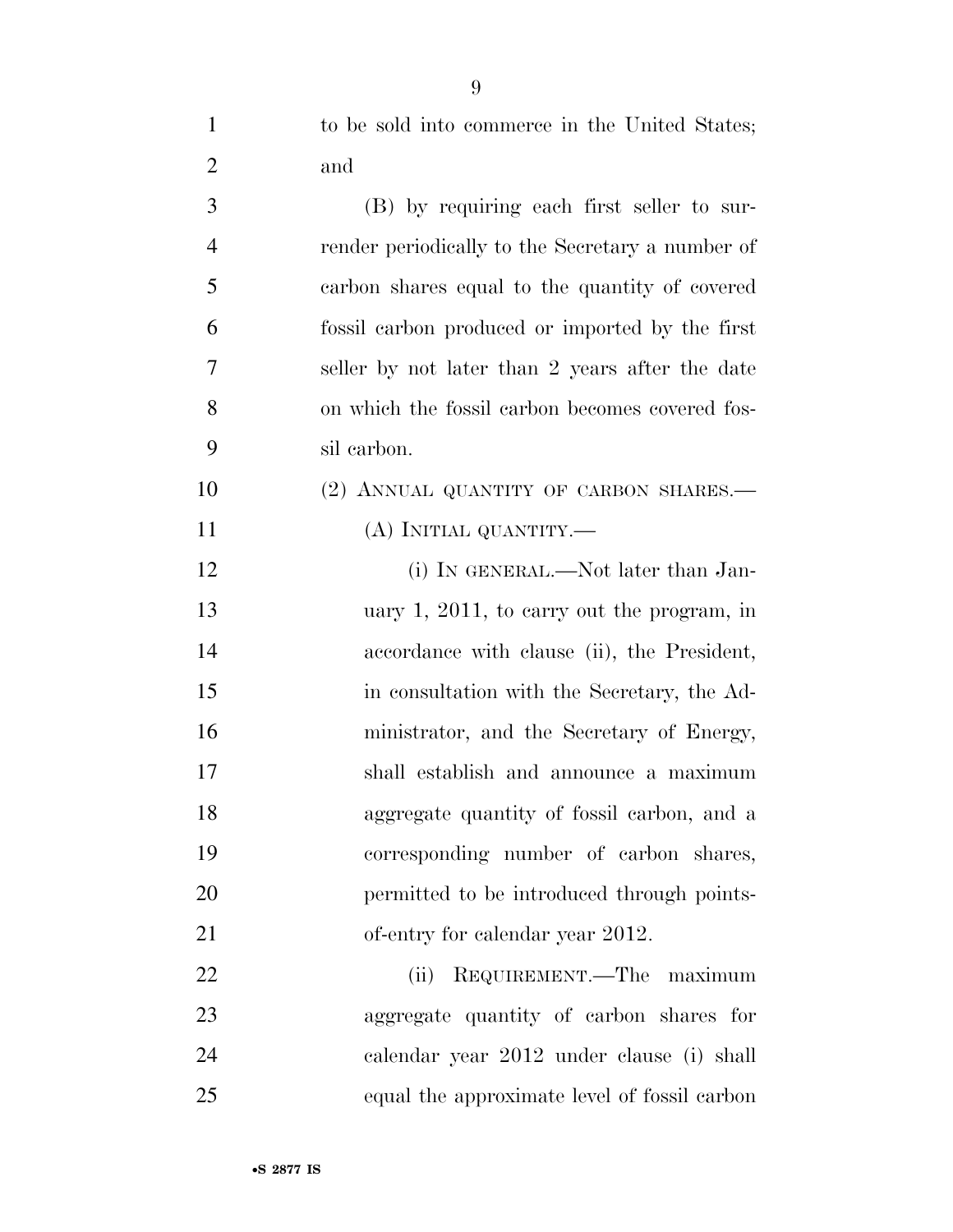| $\mathbf{1}$   | likely to be required by the economy of the    |
|----------------|------------------------------------------------|
| $\overline{2}$ | United States during calendar year 2012.       |
| 3              | (B) SUBSEQUENT QUANTITIES.—                    |
| $\overline{4}$ | CALENDAR YEARS 2013<br>(i)<br><b>AND</b>       |
| 5              | 2014.—For each of calendar years 2013          |
| 6              | and 2014, the maximum aggregate quan-          |
| 7              | tity of carbon shares permitted to be intro-   |
| 8              | duced through points-of-entry shall be         |
| 9              | equal to the maximum aggregate quantity        |
| 10             | established under subparagraph $(A)(i)$ .      |
| 11             | (ii) CALENDAR YEAR 2015 AND SUBSE-             |
| 12             | QUENT CALENDAR YEARS.-For calendar             |
| 13             | year 2015 and each calendar year there-        |
| 14             | after, the maximum aggregate quantity of       |
| 15             | carbon shares shall be reduced from the        |
| 16             | quantity of the previous calendar year at a    |
| 17             | rate that—                                     |
| 18             | (I) for calendar year $2015$ , is              |
| 19             | equal to 0.25 percent; and                     |
| 20             | (II) for each subsequent calendar              |
| 21             | year, increases by an additional 0.25          |
| 22             | percent.                                       |
| 23             | (C) MODIFICATION OF QUANTITY OF CAR-           |
| 24             | BON SHARES AVAILABLE.-Subject to para-         |
| 25             | graph (3), the President, in consultation with |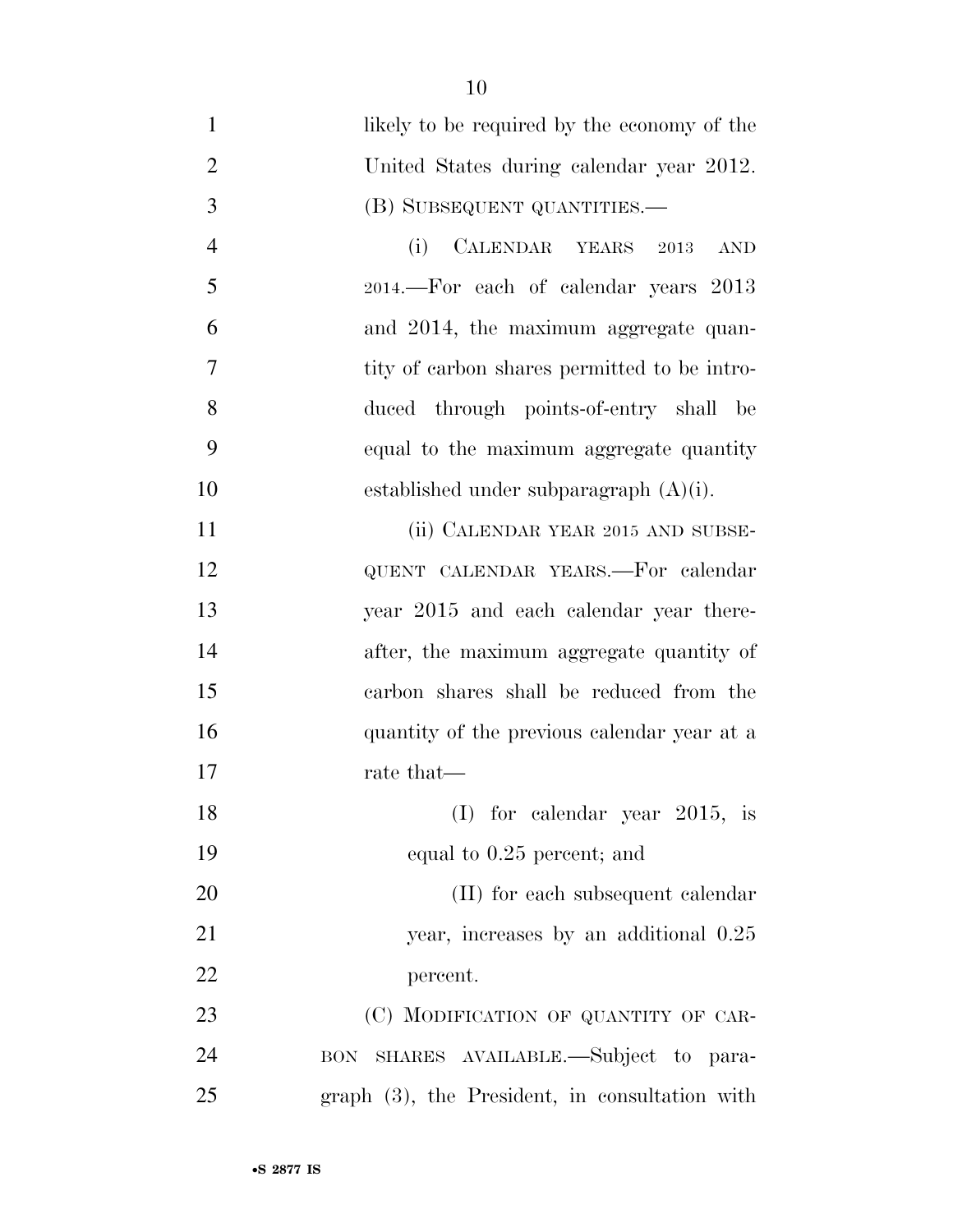| $\mathbf{1}$   | the Secretary, the Administrator, and the Sec- |
|----------------|------------------------------------------------|
| $\overline{2}$ | retary of Energy, may increase or decrease the |
| 3              | number of carbon shares available for an auc-  |
| $\overline{4}$ | tion to respond to-                            |
| 5              | (i) changes in the scientific under-           |
| 6              | standing of climate change;                    |
| 7              | (ii) the need to stabilize atmospheric         |
| 8              | greenhouse gas concentrations to avoid         |
| 9              | dangerous interference with the climate of     |
| 10             | the Earth;                                     |
| 11             | (iii) any international obligations of         |
| 12             | the United States, including any commit-       |
| 13             | ment of the United States under the            |
| 14             | United Nations Framework Convention on         |
| 15             | Climate Change;                                |
| 16             | (iv) the need to maintain the inter-           |
| 17             | national competitiveness of the United         |
| 18             | States;                                        |
| 19             | (v) the quantity of carbon that has, or        |
| 20             | is likely, to be permanently sequestered       |
| 21             | from release into the atmosphere or ocean;     |
| 22             | (vi) the need to provide a sufficient          |
| 23             | price signal to ensure private sector invest-  |
| 24             | ment in clean energy technology research,      |
| 25             | development, and deployment; and               |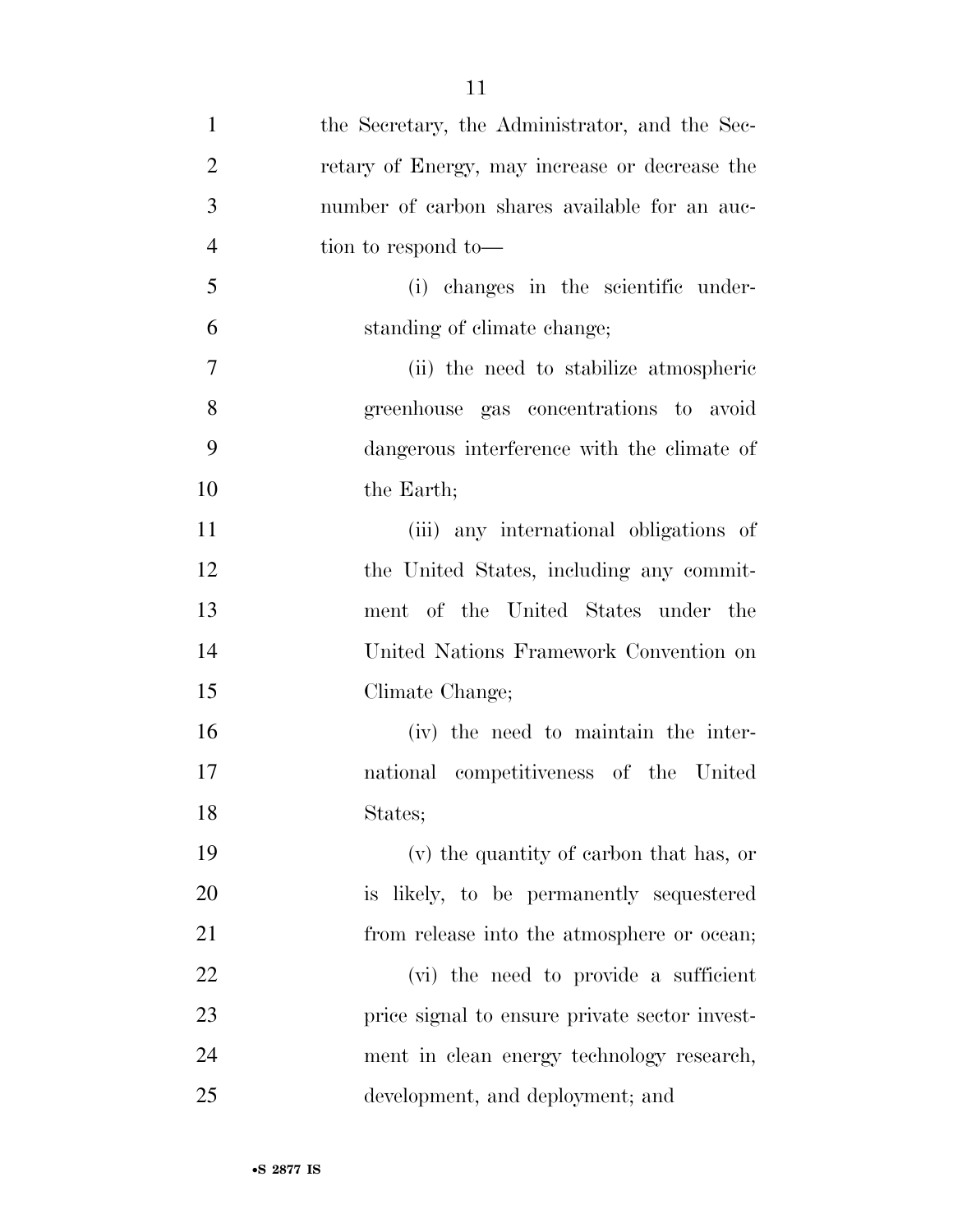| $\mathbf{1}$   | (vii) appropriations for the programs            |
|----------------|--------------------------------------------------|
| $\overline{2}$ | and initiatives described in section $6(e)$      |
| 3              | that are insufficient to permit the Presi-       |
| $\overline{4}$ | dent to meet the standards established by        |
| 5              | section $3(b)$ .                                 |
| 6              | (3) EXPEDITED CONGRESSIONAL REVIEW.—             |
| 7              | (A) DEFINITION OF JOINT RESOLUTION.              |
| 8              | In this paragraph, the term "joint resolution"   |
| 9              | means only a joint resolution introduced during  |
| 10             | the 30-day period beginning on the date on       |
| 11             | which the report referred to in subparagraph     |
| 12             | (B) is received by Congress (excluding days ei-  |
| 13             | ther House of Congress is adjourned for more     |
| 14             | than 3 days during a session of Congress), the   |
| 15             | matter after the resolving clause of which is as |
| 16             | follows: "That Congress approves the modifica-   |
| 17             | tion of the number of shares available for auc-  |
| 18             | tion described in the report required under sec- |
| 19             | tion $4(a)(3)(B)$ of the CLEAR Act submitted     |
| 20             | by the President to Congress on ______, and      |
| 21             | the modification shall take effect." (The blank  |
| 22             | space being appropriately filled in.             |
| 23             | (B) REPORT.—Before any modification of           |
| 24             | the number of shares available for auction take  |
| 25             | effect under paragraph $(2)(C)$ , the President  |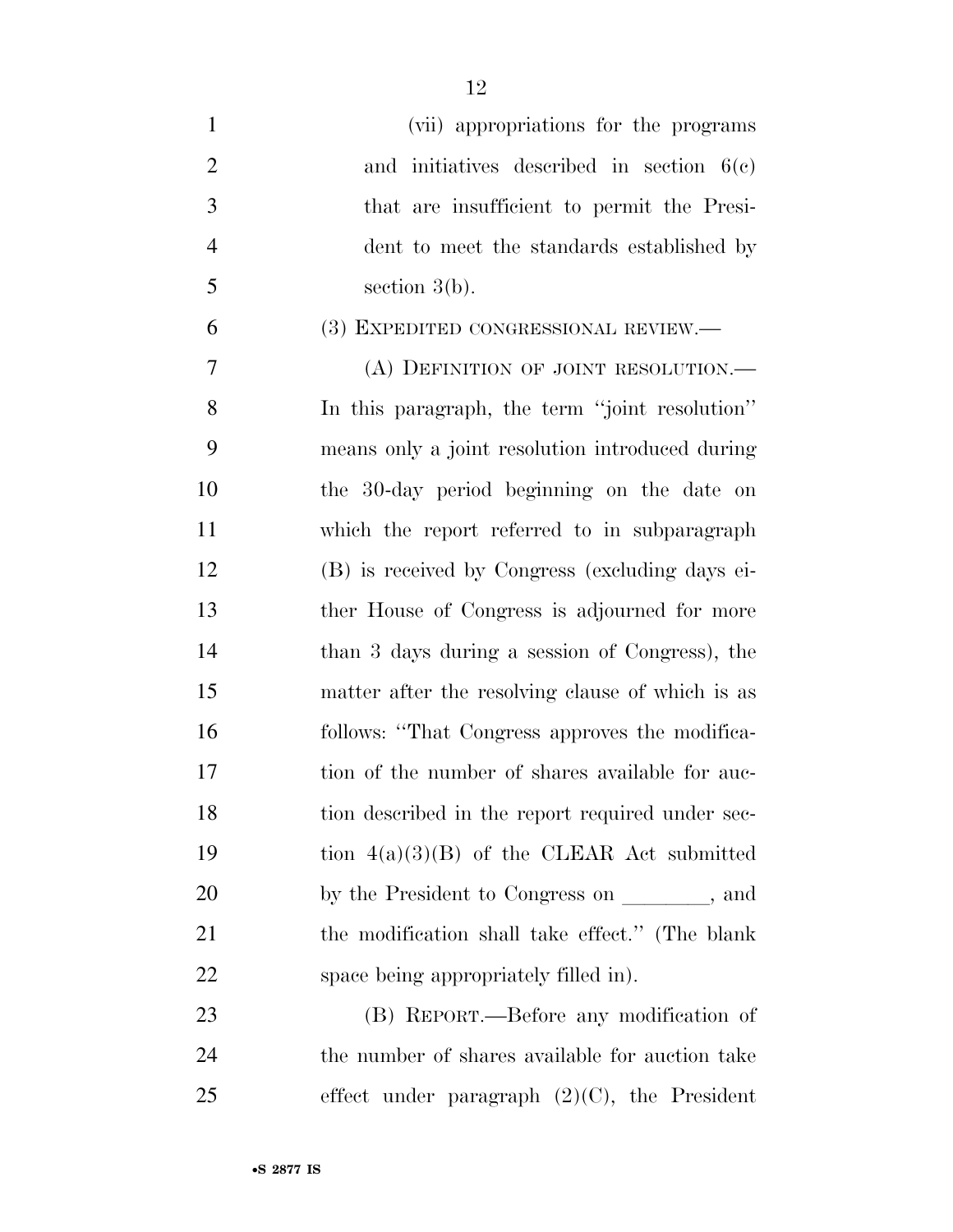| $\mathbf{1}$   | shall submit to each House of Congress a re-     |
|----------------|--------------------------------------------------|
| $\overline{2}$ | port that provides a notice of the modification. |
| $\mathfrak{Z}$ | (C) APPROVAL.—The modification of the            |
| $\overline{4}$ | number of shares available for auction under     |
| 5              | paragraph $(2)(C)$ shall take effect if Congress |
| 6              | enacts a joint resolution of approval of the     |
| 7              | modification.                                    |
| $8\,$          | $(D)$ Procedure.—                                |
| 9              | (i) IN GENERAL.—Subject to clause                |
| 10             | (ii), the procedures described in sub-           |
| 11             | sections (b) through $(g)$ of section 802 of     |
| 12             | title 5, United States Code, shall apply to      |
| 13             | consideration of a joint resolution<br>the       |
| 14             | under this paragraph.                            |
| 15             | (ii) TERMS.—For purposes of this                 |
| 16             | subparagraph—                                    |
| 17             | the reference to "section"<br>(I)                |
| 18             | $801(a)(1)$ " in section $802(b)(2)(A)$ of       |
| 19             | that title shall be considered to refer          |
| 20             | to subparagraph $(B)$ ; and                      |
| 21             | $(II)$ the reference to "section"                |
| 22             | $801(a)(1)(A)$ " in section $802(e)(2)$ of       |
| 23             | that title shall be considered to refer          |
| 24             | to subparagraph $(B)$ .                          |
| 25             | (4) AUCTION PRICE SAFEGUARDS.—                   |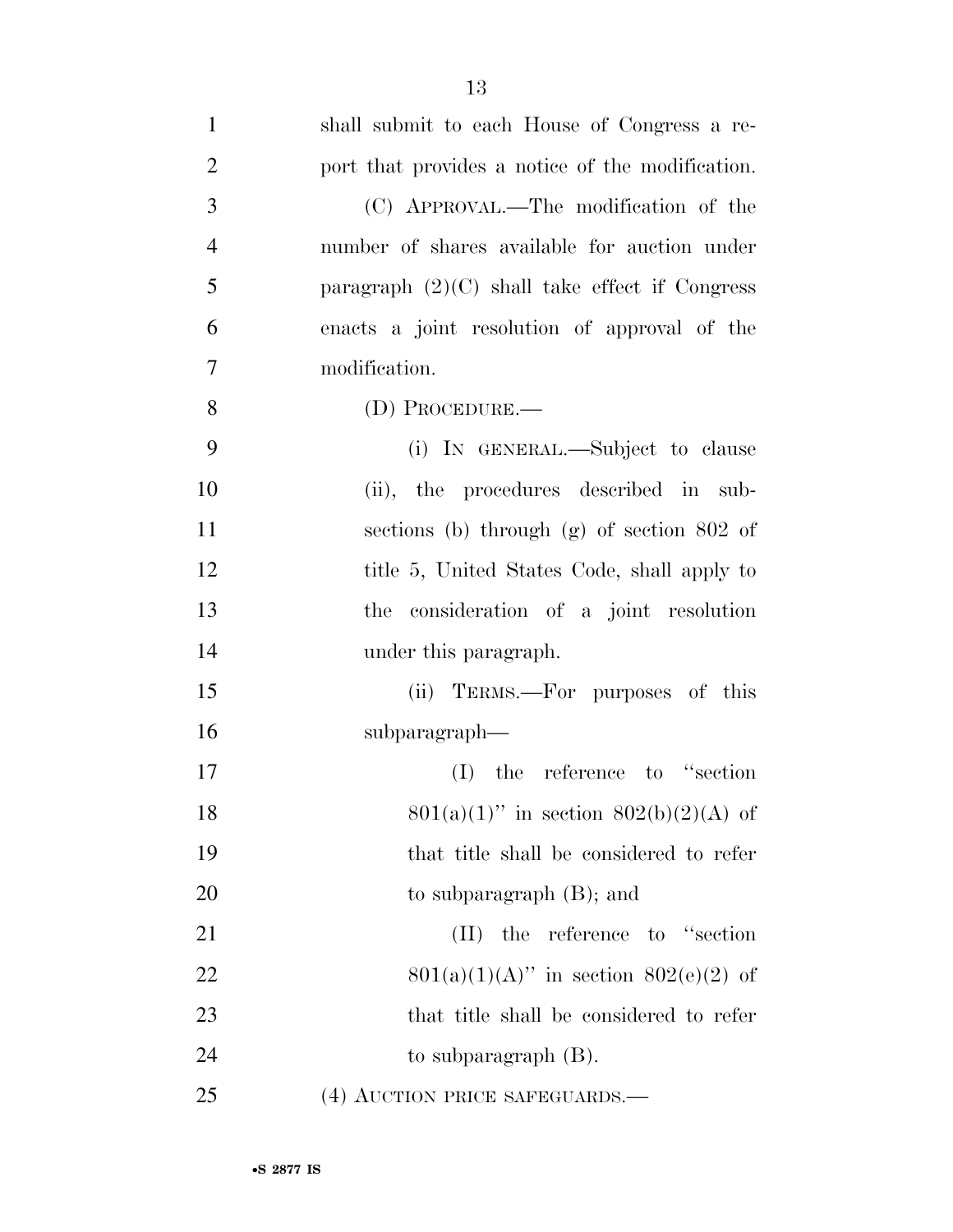| $\mathbf{1}$   | (A) CALENDAR YEAR 2012.—The carbon              |
|----------------|-------------------------------------------------|
| $\overline{2}$ | share price shall be limited in a manner to en- |
| 3              | sure that the corresponding price per ton of    |
| $\overline{4}$ | carbon dioxide equivalent for calendar year     |
| 5              | $2012$ is—                                      |
| 6              | $(i)$ not less than \$7; and                    |
| 7              | (ii) not more than $$21$ .                      |
| 8              | (B) SUBSEQUENT CALENDAR YEARS.—For              |
| 9              | calendar year 2013 and each calendar year       |
| 10             | thereafter-                                     |
| 11             | (i) subject to clause (ii), the minimum         |
| 12             | allowable carbon share price shall increase     |
| 13             | by the aggregate rate obtained by add-          |
| 14             | $ing$ —                                         |
| 15             | (I) the rate of inflation; and                  |
| 16             | (II) the rate of capital invest-                |
| 17             | ment return plus 0.5 percent; and               |
| 18             | (ii) the maximum allowable carbon               |
| 19             | share price shall increase by the aggregate     |
| 20             | rate obtained by adding—                        |
| 21             | (I) the rate of inflation; and                  |
| 22             | (II) the rate of capital invest-                |
| 23             | ment return minus 0.5 percent.                  |
| 24             | (5) PENALTY FOR NONCOMPLIANCE.-                 |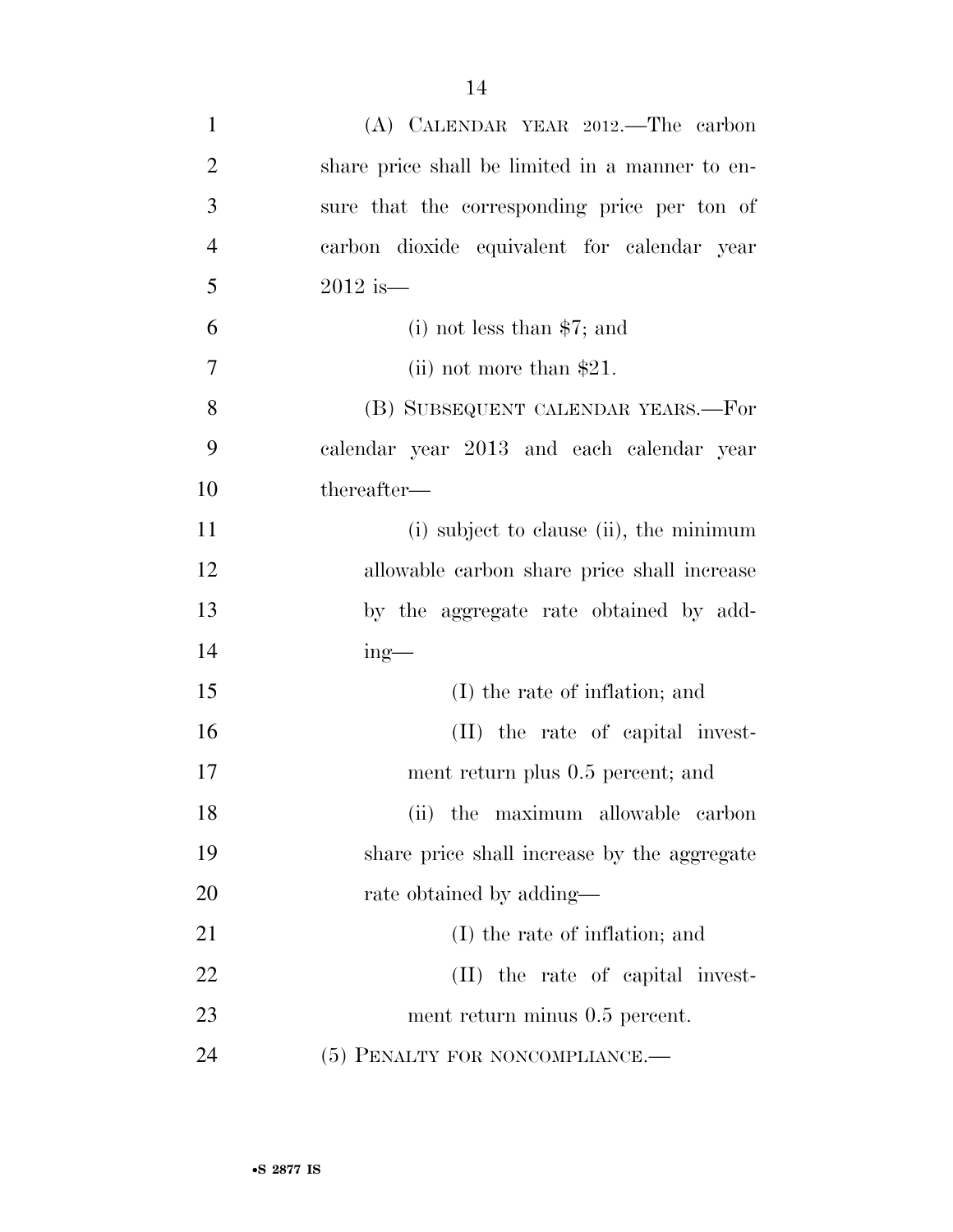| $\mathbf{1}$   | $(A)$ In GENERAL.—Any first seller that            |
|----------------|----------------------------------------------------|
| $\overline{c}$ | fails to surrender a sufficient number of carbon   |
| 3              | shares for the fossil carbon that the first seller |
| $\overline{4}$ | introduced to the United States market by not      |
| 5              | later than 2 years after the date on which the     |
| 6              | fossil carbon becomes covered fossil carbon shall  |
| $\overline{7}$ | be liable for payment to the Secretary of a pen-   |
| 8              | alty in the amount described in subparagraph       |
| 9              | (B).                                               |
| 10             | (B) AMOUNT.—The amount of a penalty                |
| 11             | required to be paid under subparagraph (A)         |
| 12             | shall be equal to the product obtained by multi-   |
| 13             | $plying$ —                                         |
| 14             | (i) the number of carbon shares that               |
| 15             | the owner failed to surrender by the dead-         |
| 16             | line; by                                           |
| 17             | (ii) 5 times the carbon share price set            |
| 18             | at an auction described in subsection (b),         |
| 19             | the date of which is closest to that of the        |
| 20             | sale of the fossil carbon subject to a non-        |
| 21             | compliance penalty.                                |
| 22             | $(C)$ TIMING.—A penalty required under             |
| 23             | this paragraph shall be immediately due and        |
| 24             | payable to the Secretary.                          |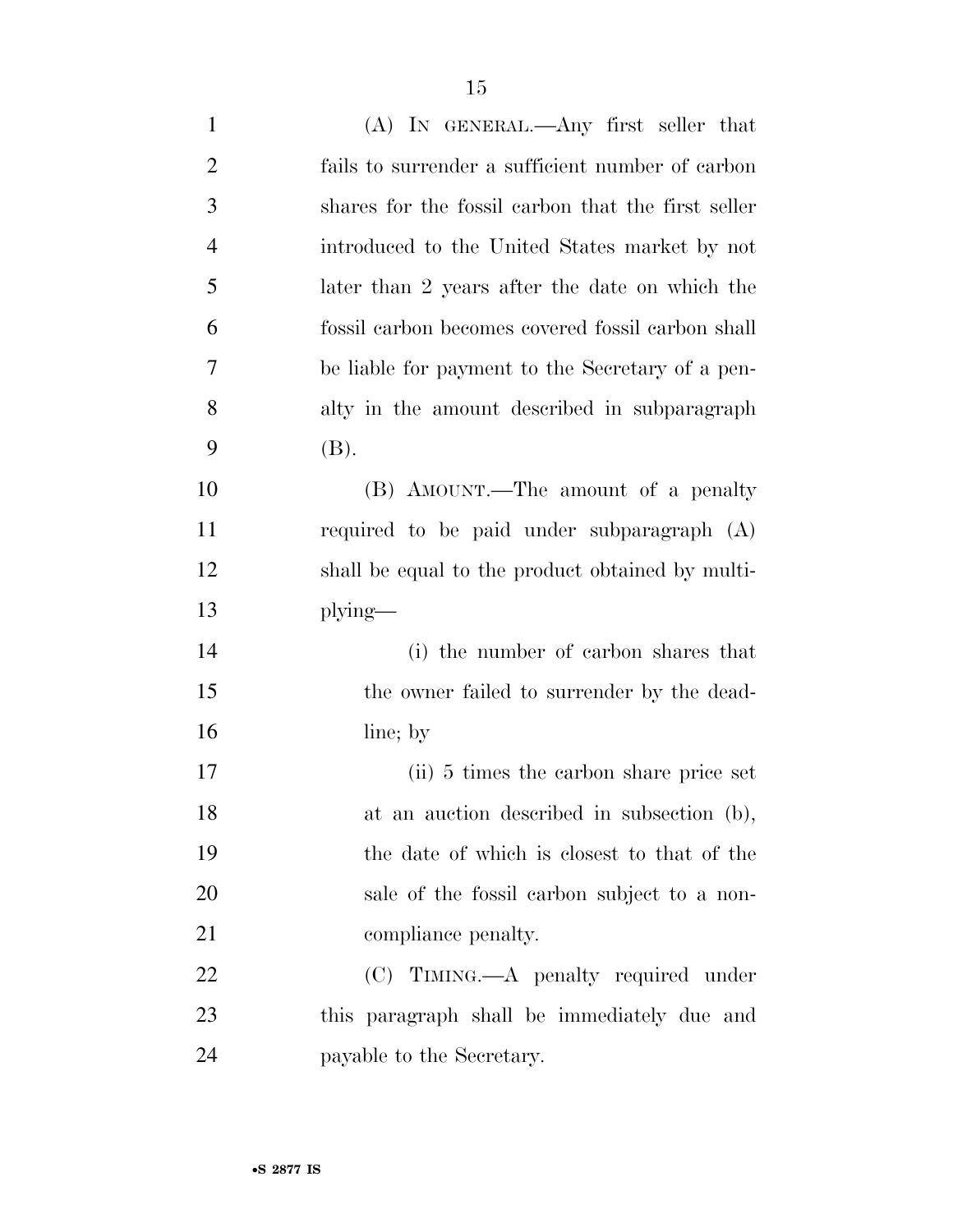| $\mathbf{1}$   | (D) NO EFFECT ON LIABILITY.—A penalty            |
|----------------|--------------------------------------------------|
| $\overline{2}$ | due and payable by the owner of a covered enti-  |
| 3              | ty under this paragraph shall not diminish the   |
| $\overline{4}$ | liability of the owner for any fine, penalty, or |
| 5              | assessment against the owner for the same vio-   |
| 6              | lation under any other provision of law.         |
| 7              | (E) USE OF PENALTIES.—Any penalties              |
| 8              | collected by the Secretary under this paragraph  |
| 9              | shall be transferred to the CERT Fund.           |
| 10             | (6) PRODUCTION PROCESS CARBON ADJUST-            |
| 11             | MENT.                                            |
| 12             | (A) IN GENERAL.—Not later than January           |
| 13             | 1, 2013, the Secretary, in consultation with the |
| 14             | Secretary of Commerce, the Secretary of En-      |
| 15             | ergy, and the United States Trade Representa-    |
| 16             | tive, shall impose fees on individuals and enti- |
| 17             | ties for the production process carbon associ-   |
| 18             | ated with commodities imported for sale in the   |
| 19             | United States.                                   |
| 20             | (B) AMOUNT OF FEE.—To the maximum                |
| 21             | extent practicable, a fee described in subpara-  |
| 22             | graph (A) shall be an amount commensurate        |
| 23             | with the carbon share value of the production    |
| 24             | process carbon that is the subject of the fee.   |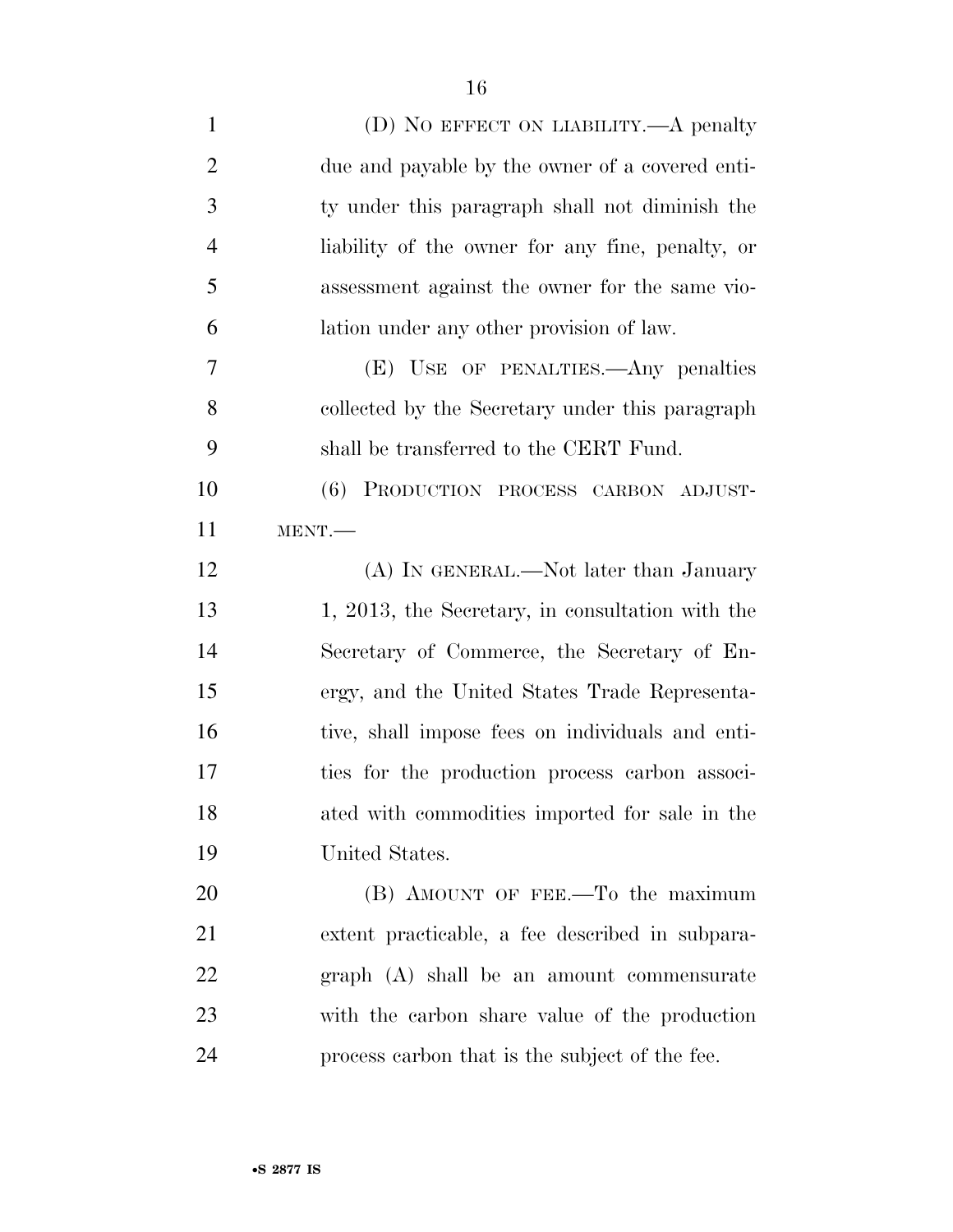| $\mathbf{1}$   | (C) APPLICABILITY.—A fee described in             |
|----------------|---------------------------------------------------|
| $\overline{2}$ | subparagraph (A) shall only apply to imported     |
| 3              | commodities if—                                   |
| $\overline{4}$ | (i) the fee is compatible with the obli-          |
| 5              | gations of the United States with respect         |
| 6              | to any applicable international trade agree-      |
| 7              | ment or treaty to which the United States         |
| 8              | is a party;                                       |
| 9              | (ii) the country in which the com-                |
| 10             | modity was produced does not impose com-          |
| 11             | parable limits or fees on the use of fossil       |
| 12             | carbon; and                                       |
| 13             | (iii) domestic producers of comparable            |
| 14             | commodities would be demonstrably dis-            |
| 15             | advantaged economically by the Program            |
| 16             | in the absence of the fees.                       |
| 17             | (D) USE OF FEES.—Any fees collected by            |
| 18             | the Secretary under this paragraph shall be       |
| 19             | transferred to the CERT Fund.                     |
| 20             | ADJUSTMENT METHODOLOGY.-Not<br>(E)                |
| 21             | later than 180 days after the date of enactment   |
| 22             | of this Act and periodically thereafter, the Sec- |
| 23             | retary, in consultation with the Secretary of     |
| 24             | Commerce, the Secretary of Energy, and the        |
| 25             | United States Trade Representative, shall pro-    |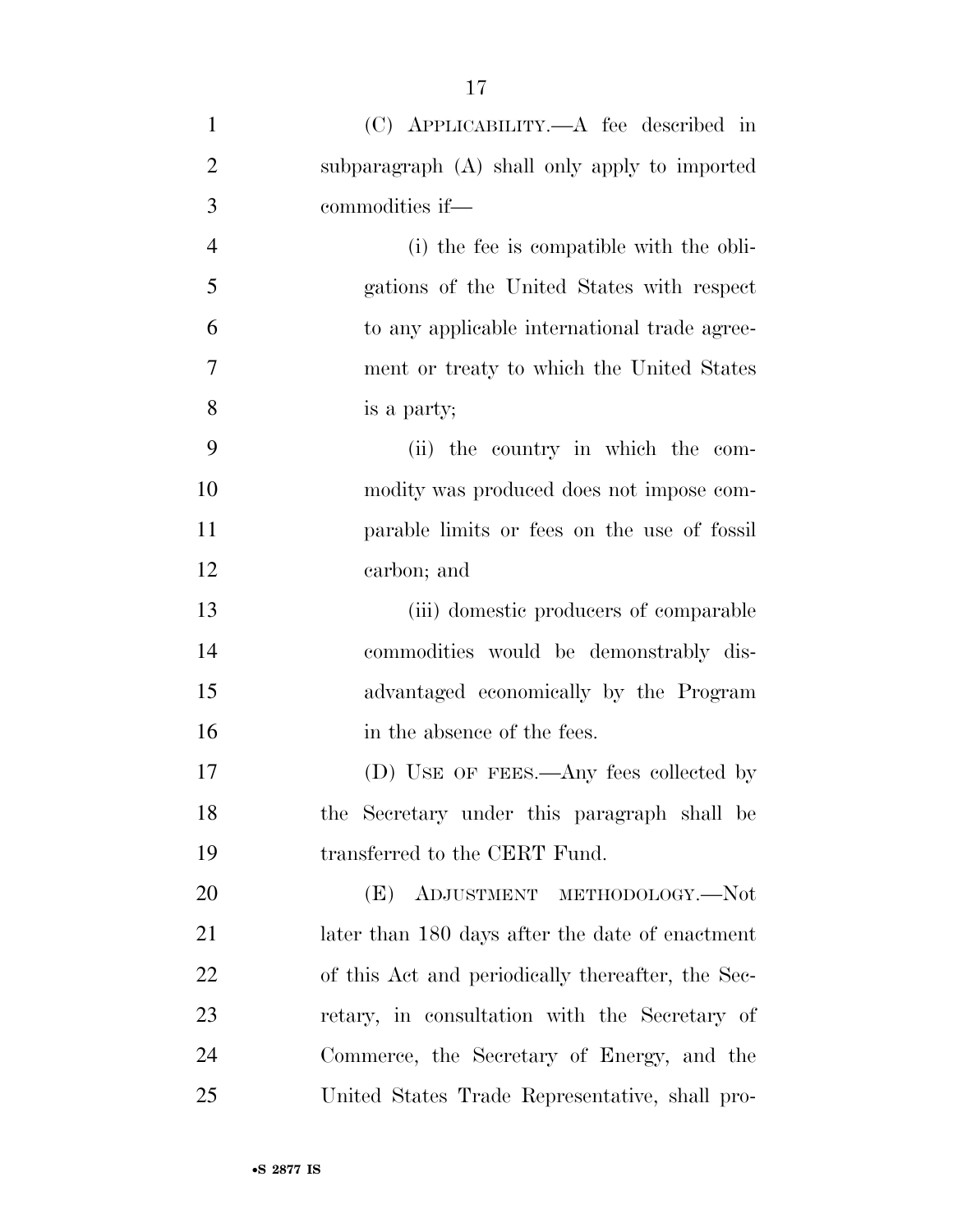| $\mathbf{1}$   | pose specific data sources and methodologies for |
|----------------|--------------------------------------------------|
| $\overline{2}$ | measuring and determining which sectors and      |
| 3              | commodities should be covered by production      |
| $\overline{4}$ | process carbon adjustments.                      |
| 5              | (7) TARGETED RELIEF FUNDS.—                      |
| 6              | (A) IN GENERAL.—Not later than January           |
| 7              | 1, 2013, the Secretary, in consultation with the |
| 8              | Secretary of Commerce, the Secretary of En-      |
| 9              | ergy, and the United States Trade Representa-    |
| 10             | tive, shall distribute funds that are appro-     |
| 11             | priated from the CERT Fund to individuals        |
| 12             | and entities that are unable to compete due to   |
| 13             | unfair market prices arising from disparate fos- |
| 14             | sil carbon limits or fees among countries.       |
| 15             | (B) AMOUNT OF FEE.—To the maximum                |
| 16             | extent practicable, the funds described in sub-  |
| 17             | paragraph (A) shall be an amount commensu-       |
| 18             | rate with the product obtained by multiplying—   |
| 19             | (i) the average additional cost per              |
| 20             | unit output for the industry or economic         |
| 21             | sector due to disparate carbon limits            |
| 22             | among countries; and                             |
| 23             | (ii) the number of output units.                 |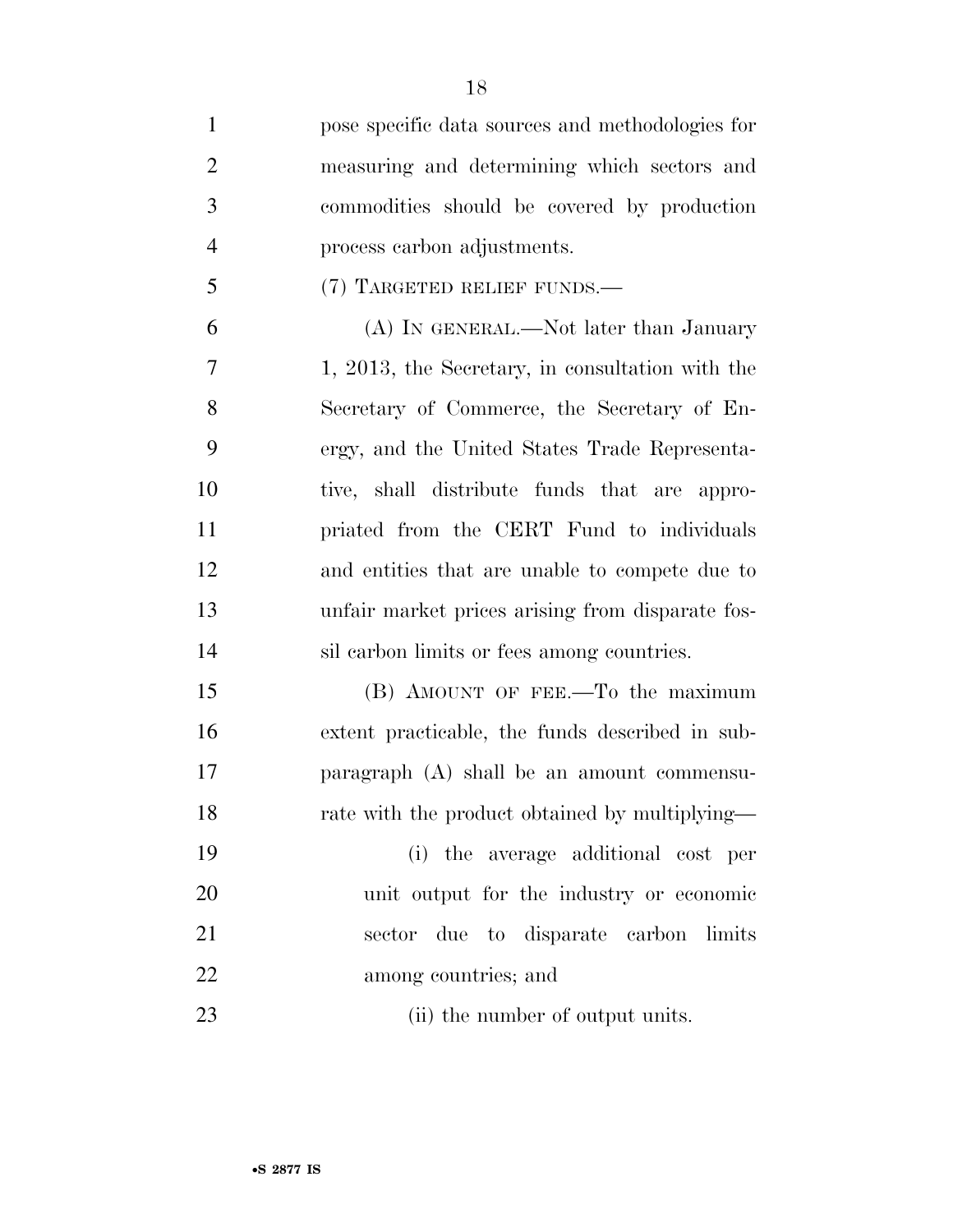| $\mathbf{1}$   | (C) APPLICABILITY.—The funds described         |
|----------------|------------------------------------------------|
| $\overline{2}$ | in subparagraph (A) shall only apply to an in- |
| 3              | dustry or economic sector if—                  |
| $\overline{4}$ | (i) the funds are compatible with the          |
| 5              | obligations of the United States with re-      |
| 6              | spect to any applicable international trade    |
| 7              | agreement or treaty to which the United        |
| 8              | States is a party;                             |
| 9              | (ii) the destination country for United        |
| 10             | States exports does not impose comparable      |
| 11             | limits or fees on—                             |
| 12             | (I) the use of fossil carbon within            |
| 13             | the territories of that country; or            |
| 14             | (II) the importation of produc-                |
| 15             | tion process carbon; and                       |
| 16             | (iii) domestic producers would be de-          |
| 17             | monstrably disadvantaged economically          |
| 18             | and competitively by the program in the        |
| 19             | absence of the funds.                          |
| 20             | (D) TRANSFER OF FUNDS. Any funds               |
| 21             | distributed by the Secretary under this para-  |
| 22             | graph shall be transferred from the CERT       |
| 23             | Fund, as authorized under section $6(c)$ .     |
| 24             | (E) ADJUSTMENT METHODOLOGY.—                   |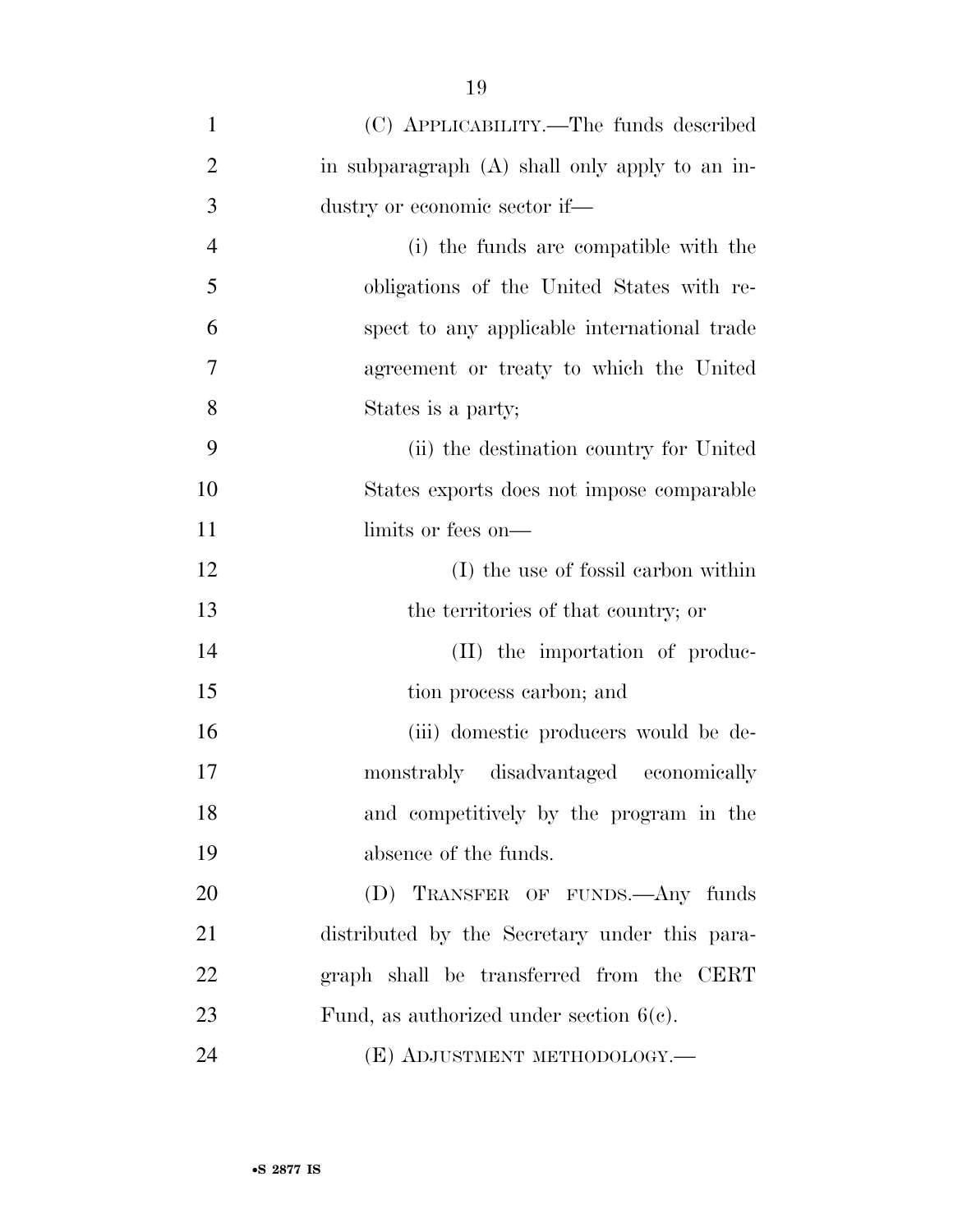| $\mathbf{1}$   | (i) IN GENERAL.—Not later than $180$              |
|----------------|---------------------------------------------------|
| $\overline{2}$ | days after the date of enactment of this          |
| 3              | Act and periodically thereafter, in accord-       |
| $\overline{4}$ | ance with clause (ii), the Secretary, in con-     |
| 5              | sultation with the Secretary of Commerce,         |
| 6              | the Secretary of Energy, and the United           |
| 7              | States Trade Representative, shall propose        |
| 8              | specific data sources and methodologies for       |
| 9              | measuring and determining which sectors           |
| 10             | and industries should be considered to be         |
| 11             | eligible for targeted relief funds.               |
| 12             | (ii) PRIORITY.—In carrying out clause             |
| 13             | (i), to maximize the effectiveness of avail-      |
| 14             | able funds, the Secretary shall give priority     |
| 15             | to the most economically and competitively        |
| 16             | disadvantaged industries and economic sec-        |
| 17             | tors.                                             |
| 18             | $(b)$ AUCTIONS.—                                  |
| 19             | $(1)$ In GENERAL.—Subject to paragraph $(9)$ , in |
| 20             | carrying out the program, during each calendar    |
| 21             | year, the Secretary shall conduct monthly uniform |
| 22             | price auctions of a portion of the carbon shares  |
| 23             | made available for the calendar year under sub-   |
| 24             | section $(a)(2)$ .                                |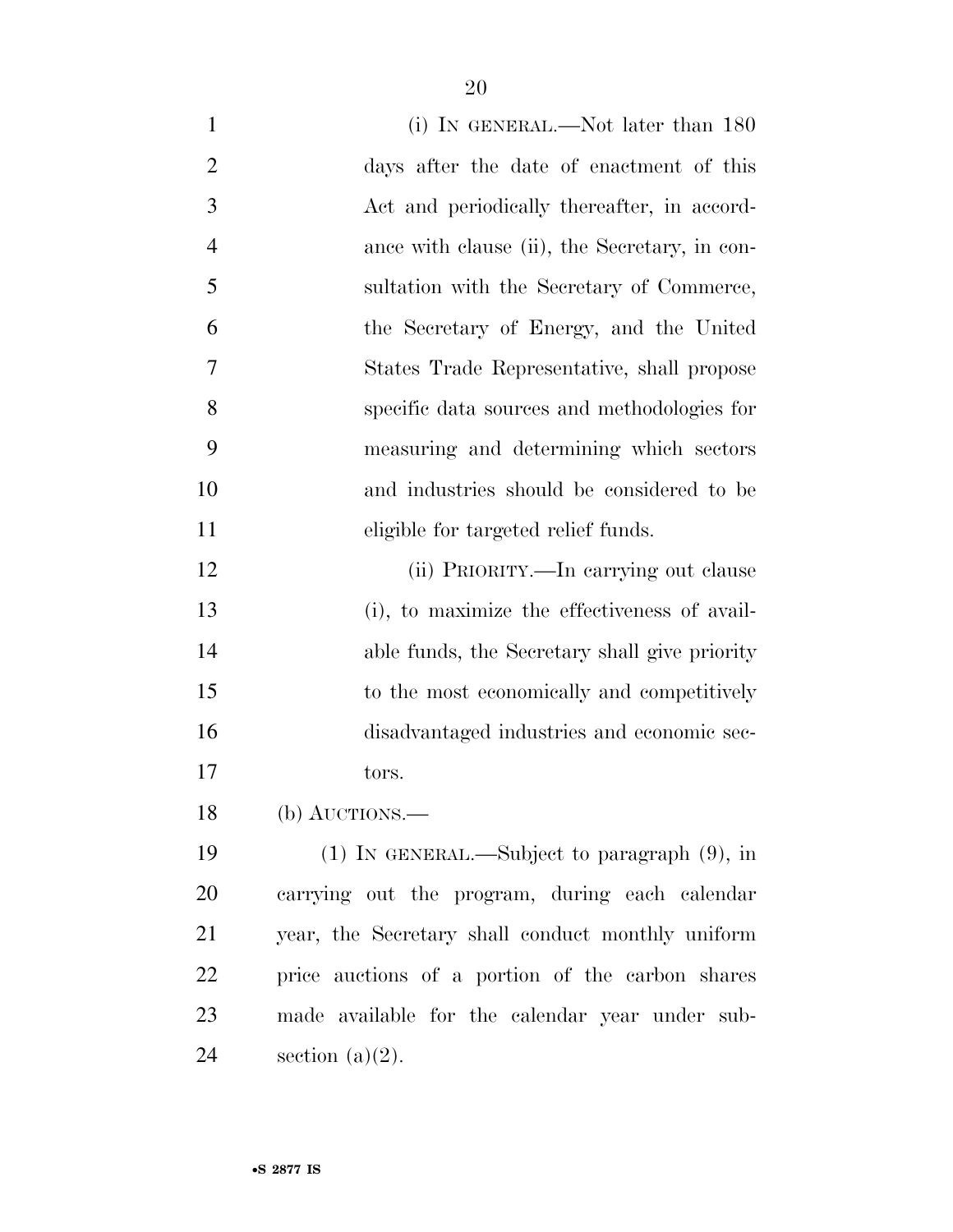| $\mathbf{1}$   | (2) ELIGIBLE PARTICIPANTS.—First sellers                 |
|----------------|----------------------------------------------------------|
| $\overline{2}$ | shall be the only entities eligible to participate in an |
| 3              | auction conducted under paragraph (1).                   |
| $\overline{4}$ | (3) RESERVE PRICE.—The minimum price of                  |
| 5              | any carbon share purchased under an auction con-         |
| 6              | ducted under paragraph (1) shall be the minimum          |
| $\overline{7}$ | price for the corresponding calendar year specified in   |
| 8              | subsection $(a)(4)$ .                                    |
| 9              | (4) SAFETY VALVE PRICE.—                                 |
| 10             | (A) IN GENERAL.—Subject to subpara-                      |
| 11             | graph (B), the maximum price of any carbon               |
| 12             | share purchased under an auction conducted               |
| 13             | under paragraph (1) shall be the maximum                 |
| 14             | price for the corresponding calendar year speci-         |
| 15             | fied in subsection $(a)(4)$ .                            |
| 16             | (B) SAFETY VALVE SHARES.—If the safety                   |
| 17             | valve price is reached in any 1 auction con-             |
| 18             | ducted under paragraph $(1)$ , the number of             |
| 19             | available carbon shares may be increased to ex-          |
| 20             | ceed the aggregate quantity described in sub-            |
|                |                                                          |

 section (a)(2) to ensure that all legal bids at the safety valve price can be accommodated for the 1 auction.

 (C) SAFETY VALVE REVENUES.—Any rev-enue generated by the sale of a carbon share at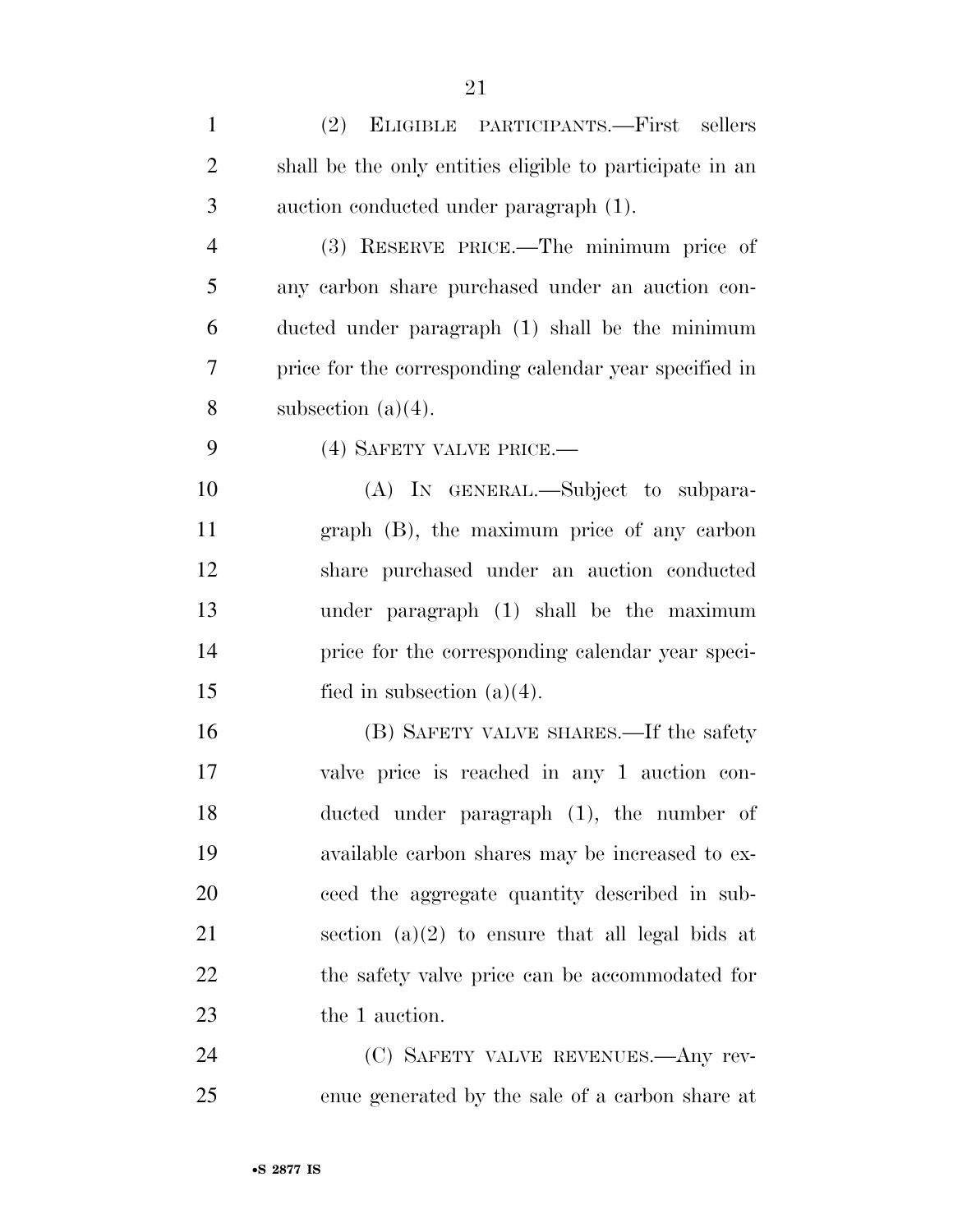| $\mathbf{1}$   | the safety valve price that is in excess of the ag-      |
|----------------|----------------------------------------------------------|
| $\overline{2}$ | gregate quantity described in subsection $(a)(2)$        |
| 3              | shall be—                                                |
| $\overline{4}$ | (i) deposited in the CERT Fund; and                      |
| 5              | (ii) used only for the conduct of a pro-                 |
| 6              | gram or initiative within the United States              |
| 7              | described in subparagraph $(F)$ or $(G)$ of              |
| 8              | section $6(c)(1)$ .                                      |
| 9              | USE OF<br>(D)<br>SAFETY VALVE<br><b>CARBON</b>           |
| 10             | SHARES.—A carbon share purchased at the                  |
| 11             | safety valve price shall be redeemed by not later        |
| 12             | than 90 days after the date on which the origi-          |
| 13             | nal purchaser purchased the carbon share.                |
| 14             | (5) USE OF CARBON SHARES.—A carbon share                 |
| 15             | purchased under an auction conducted under para-         |
| 16             | graph (1), or on an exchange described in paragraph      |
| 17             | $(7)(A)$ , may only be redeemed by a first seller during |
| 18             | the 10-year period commencing on the date of             |
| 19             | issuance to the original carbon share holder.            |
| 20             | (6) LIMITATION OF CARBON SHARE PURCHASES                 |
| 21             | AND ACCUMULATION.-                                       |
| 22             | (A) PURCHASE LIMITATION.—During any                      |
| 23             | calendar year, a first seller may not purchase a         |
| 24             | quantity of carbon shares that significantly ex-         |
| 25             | ceeds the anticipated volume of covered fossil           |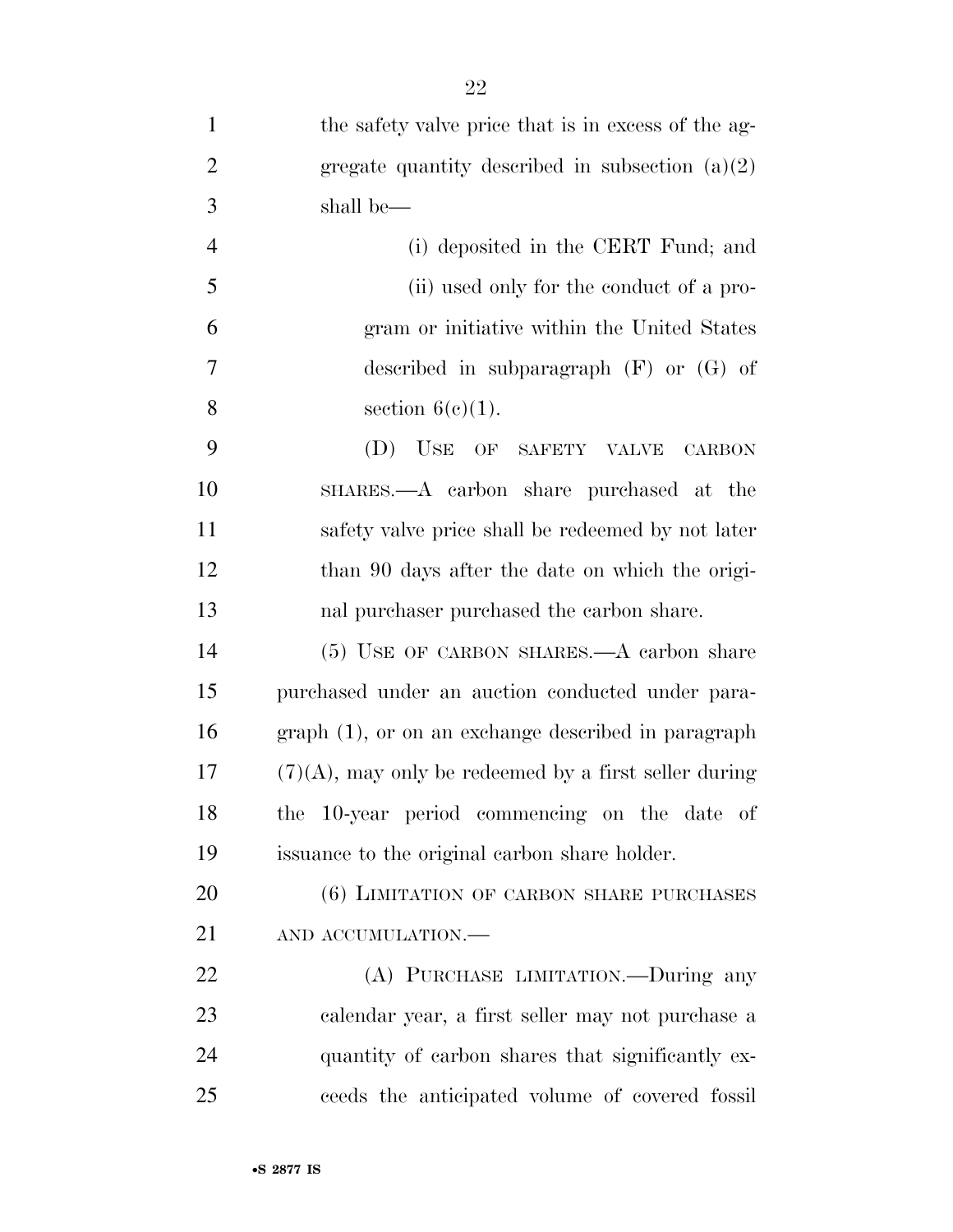| 1              | carbon of the first seller for the calendar year, |
|----------------|---------------------------------------------------|
| $\overline{2}$ | as determined by the Secretary.                   |
| 3              | (B) ACCUMULATION LIMITATION.—A first              |
| $\overline{4}$ | seller may not accumulate a quantity of carbon    |
| 5              | shares that, as determined by the Secretary—      |
| 6              | (i) exceeds the anticipated volume of             |
| 7              | covered fossil carbon of the first seller for     |
| 8              | the duration of the period during which           |
| 9              | the carbon shares held by the first seller        |
| 10             | may be redeemed;                                  |
| 11             | (ii) allows for speculation or manipu-            |
| 12             | lation; or                                        |
| 13             | (iii) interferes with normal market               |
| 14             | competition.                                      |
| 15             | (7) PURCHASE OR SALE OF CARBON SHARES.—           |
| 16             | (A) IN GENERAL.—A transaction other               |
| 17             | than an auction described in paragraph (1) that   |
| 18             | involves the purchase or sale of a carbon share   |
| 19             | may be carried out only if—                       |
| 20             | (i) the carbon share is offered for sale          |
| 21             | to any eligible first seller on a dedicated       |
| 22             | public carbon share exchange established          |
| 23             | and administered by the Secretary for that        |
| 24             | purpose; and                                      |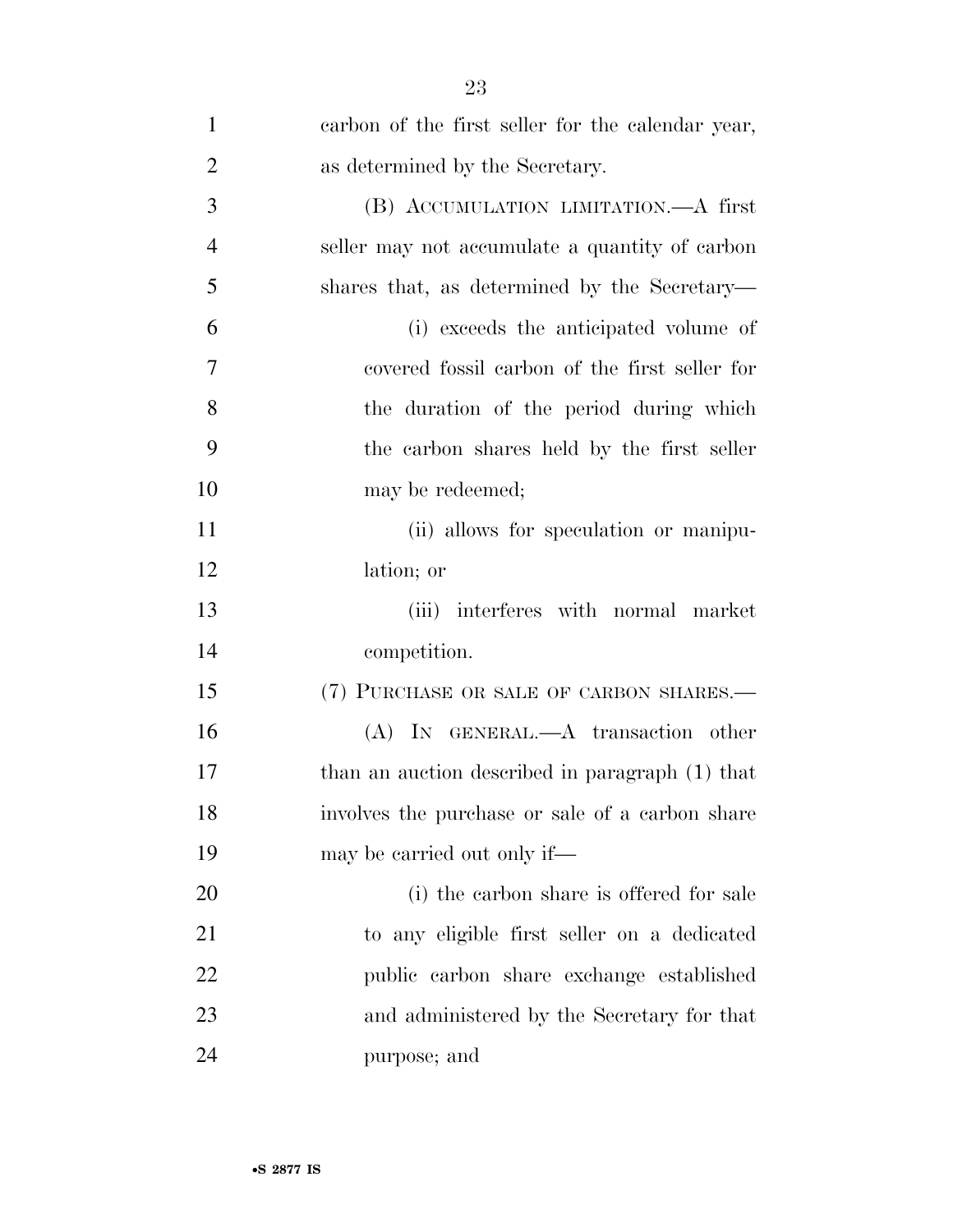| $\mathbf{1}$   | (ii) all relevant transaction dates, car-                  |
|----------------|------------------------------------------------------------|
| $\overline{2}$ | bon share quantities, and prices are made                  |
| 3              | publicly available on a real-time basis.                   |
| $\overline{4}$ | (B) CERTAIN RECIPIENTS<br>$\overline{\text{OF}}$<br>CARBON |
| 5              | SHARES.—Recipients of carbon shares under                  |
| 6              | subsection (c) shall be granted access to an ex-           |
| 7              | change described in subparagraph $(A)$ solely for          |
| 8              | the purpose of selling carbon shares to eligible           |
| 9              | first sellers.                                             |
| 10             | (8) CARBON SHARE DERIVATIVES MARKET.—                      |
| 11             | (A) PROHIBITION.—A first seller may not                    |
| 12             | directly or indirectly create, purchase, sell, or          |
| 13             | trade carbon share derivatives.                            |
| 14             | (B) REGULATIONS.—Not later than 1 year                     |
| 15             | after the date of enactment of this Act, the Sec-          |
| 16             | retary, in consultation with the Commodity Fu-             |
| 17             | tures Trading Commission, the Federal Energy               |
| 18             | Regulatory Commission, and the Federal Trade               |
| 19             | Commission, shall promulgate regulations for               |
| 20             | the establishment, operation, and oversight of             |
| 21             | markets for all carbon share derivatives—                  |
| 22             | (i) to provide for effective and com-                      |
| 23             | prehensive market oversight;                               |
| 24             | (ii) to prohibit fraud, market manipu-                     |
| 25             | lation (in accordance with section 222 of                  |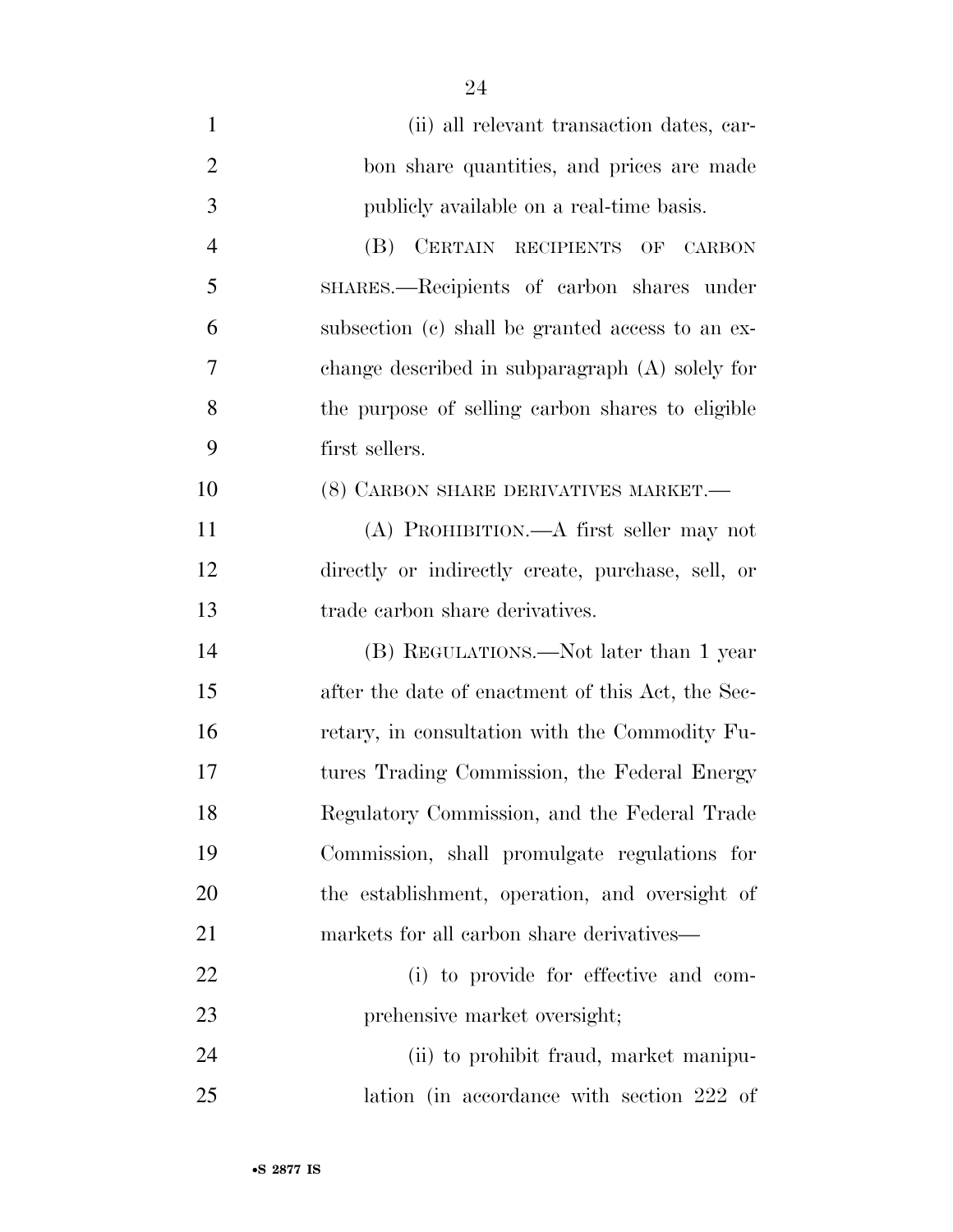| $\mathbf{1}$   | the Federal Power Act $(16 \text{ U.S.C. } 824 \text{v})$ , |
|----------------|-------------------------------------------------------------|
| $\overline{2}$ | and excessive speculation; and                              |
| 3              | (iii) to limit unreasonable or excessive                    |
| $\overline{4}$ | fluctuations in the price of carbon share                   |
| 5              | derivatives and carbon shares.                              |
| 6              | (9) MODIFICATION OF AUCTION FREQUENCY.—                     |
| 7              | The Secretary may modify the frequency of the uni-          |
| 8              | form price auctions under paragraph (1) if the Sec-         |
| 9              | retary determines that the modification will signifi-       |
| 10             | cantly—                                                     |
| 11             | (A) improve the accuracy, predictability,                   |
| 12             | and stability of the market-clearing auction                |
| 13             | price; or                                                   |
| 14             | (B) facilitate greater program efficiency.                  |
| 15             | (c) REIMBURSEMENT FOR EMBEDDED, REINJECTED,                 |
| 16             | AND SEQUESTERED CARBON.—The Secretary shall pro-            |
|                | 17 vide carbon shares that are in excess of the aggregate   |
| 18             | quantity established under subsection $(a)(2)$ to each—     |
| 19             | (1) operator of a carbon capture and storage                |
| 20             | facility, in a quantity that corresponds to the quan-       |
| 21             | tity of fossil carbon verifiably sequestered by the car-    |
| 22             | bon capture and storage facility in compliance with         |
| 23             | each appropriate law (including regulations);               |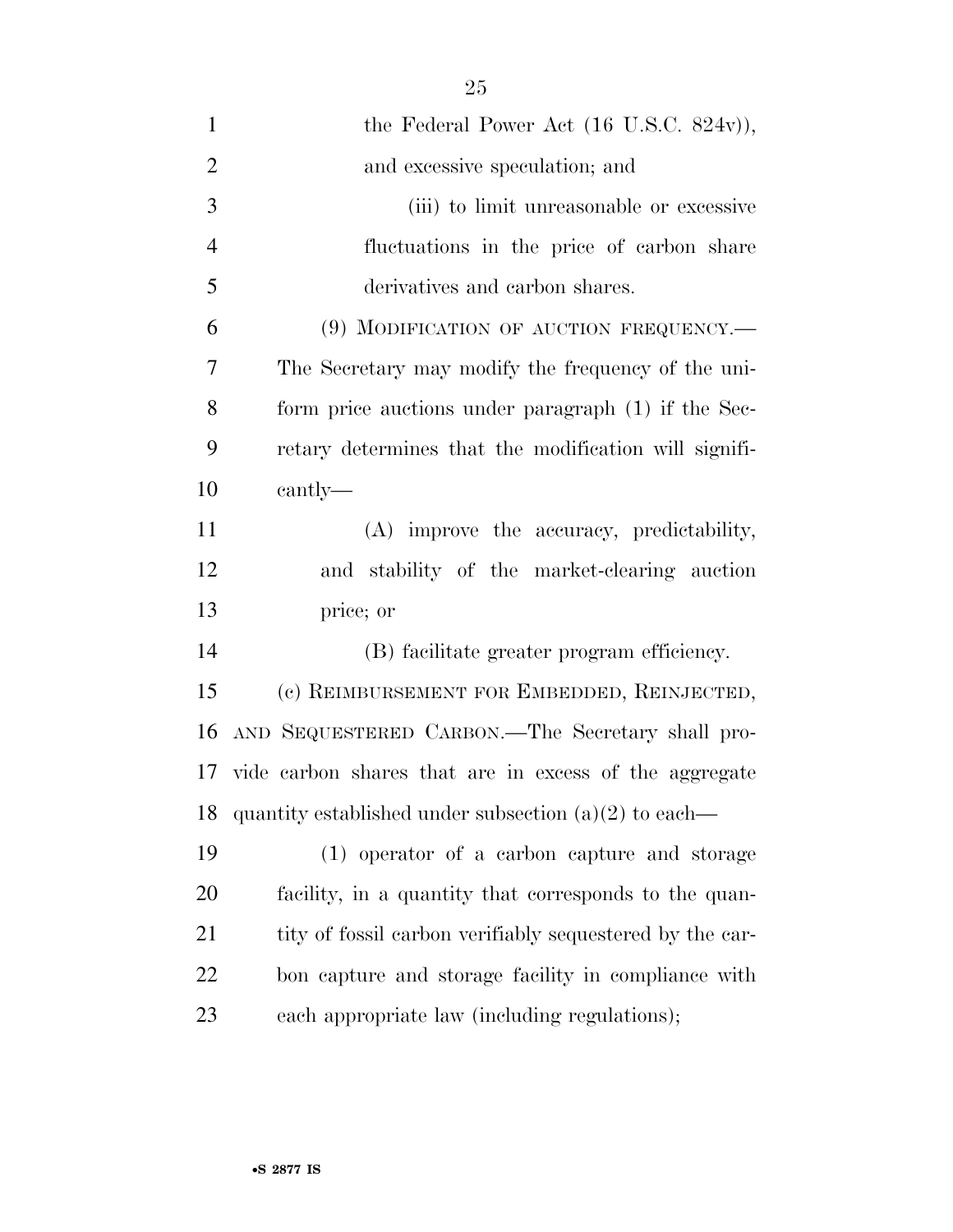| $\mathbf{1}$   | (2) operator of an oil or gas reinjection project,      |
|----------------|---------------------------------------------------------|
| $\overline{2}$ | in a quantity that corresponds to the quantity of re-   |
| 3              | injected covered fossil carbon; and                     |
| $\overline{4}$ | (3) manufacturer that embeds fossil carbon in           |
| 5              | the products produced by the manufacturer in—           |
| 6              | $(A)$ a manner that prevents the emission of            |
| 7              | the fossil carbon into the atmosphere for a pe-         |
| 8              | riod of time that is sufficient to prevent any          |
| 9              | negative impact on the climate; and                     |
| 10             | (B) a quantity that corresponds to the ag-              |
| 11             | gregate quantity of covered fossil carbon em-           |
| 12             | bedded in the products.                                 |
| 13             | (d) ADJUSTMENT FOR VOLUNTARY CARBON REDUC-              |
| 14             | TION MARKET.—                                           |
| 15             | (1) IN GENERAL.—The Secretary shall reduce              |
| 16             | the aggregate quantity of carbon shares established     |
| 17             | under subsection $(a)(2)$ for all verifiable reductions |
| 18             | of fossil carbon emissions attributable solely to vol-  |
| 19             | untary carbon reduction purchases.                      |
| 20             | (2) QUANTITY.—The aggregate quantity of car-            |
| 21             | bon shares established under subsection $(a)(2)$ shall  |
| 22             | be reduced by an amount equal to the product ob-        |
| 23             | tained by multiplying—                                  |
| 24             | (A) the corresponding quantity of fossil                |
| 25             | carbon emission reductions that are attributable        |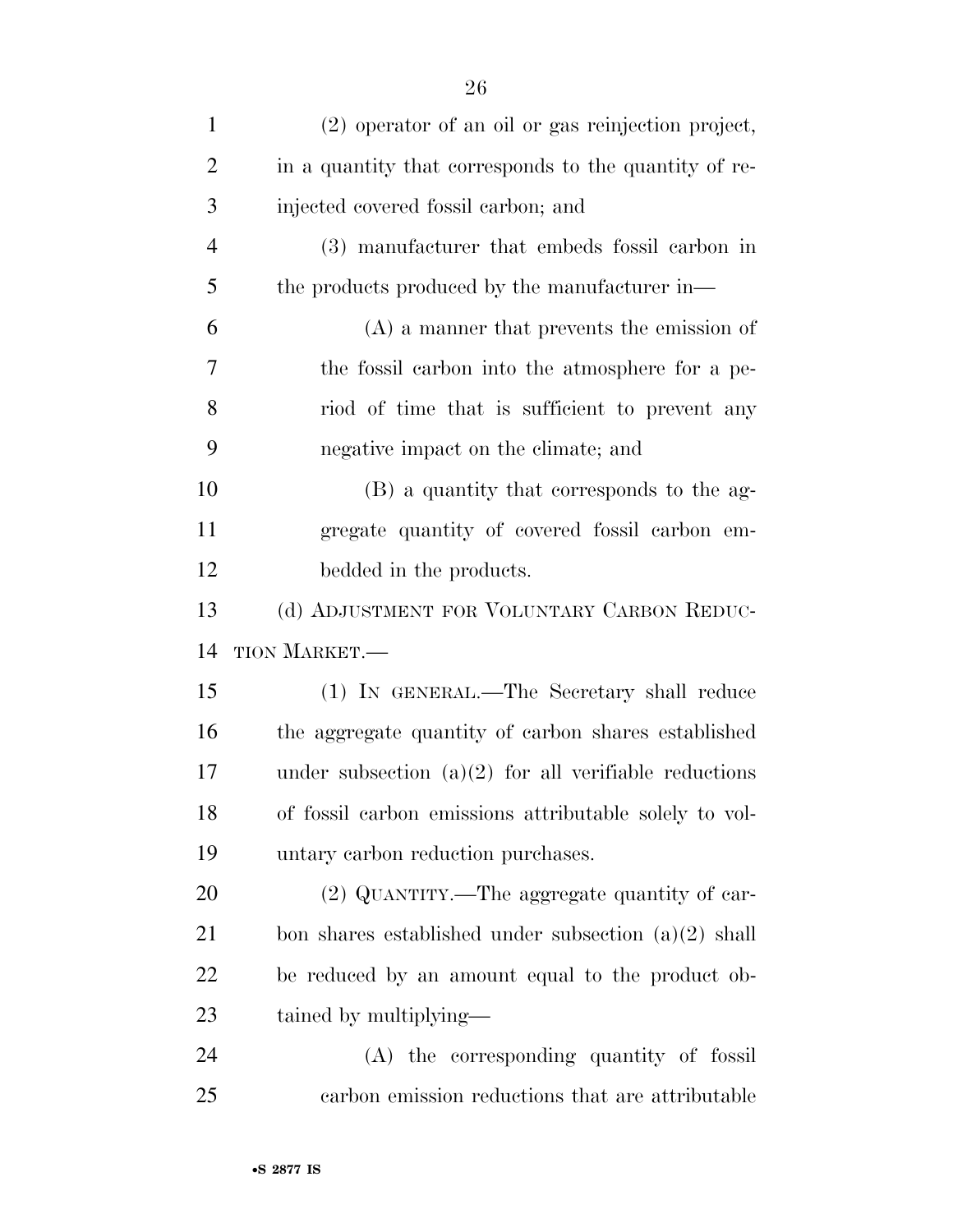| $\mathbf{1}$   | solely to voluntary carbon reduction purchases;       |
|----------------|-------------------------------------------------------|
| $\overline{c}$ | and                                                   |
| 3              | $(B)(i)$ if the market price of the voluntary         |
| $\overline{4}$ | carbon reduction purchases is not less than the       |
| 5              | market price of the corresponding carbon              |
| 6              | shares (as determined by the most recent auc-         |
| 7              | tion described in subsection $(b)$ , 1; or            |
| 8              | if clause (i) does not apply, the<br>(ii)             |
| 9              | quotient of the market price of the voluntary         |
| 10             | carbon reduction purchases and the market             |
| 11             | price of the corresponding carbon shares (as de-      |
| 12             | termined by the most recent auction described         |
| 13             | in subsection $(b)$ ).                                |
| 14             | (3) VERIFICATION.—The quantity of carbon              |
| 15             | shares determined under paragraph (2) shall be        |
| 16             | verified by the Federal Energy Regulatory Commis-     |
| 17             | sion.                                                 |
| 18             | (e) CONTRACTUAL TREATMENT OF<br><b>CARBON</b>         |
| 19             | SHARES.-                                              |
| 20             | (1) LITIGATION REDUCTION.—A carbon share              |
| 21             | surrendered for fossil carbon produced by an oil or   |
| 22             | natural gas well shall be considered to be a lifting  |
| 23             | expense.                                              |
| 24             | (2) COST ALLOCATION.—With respect to any              |
| 25             | long-term, fixed-price delivery contract entered into |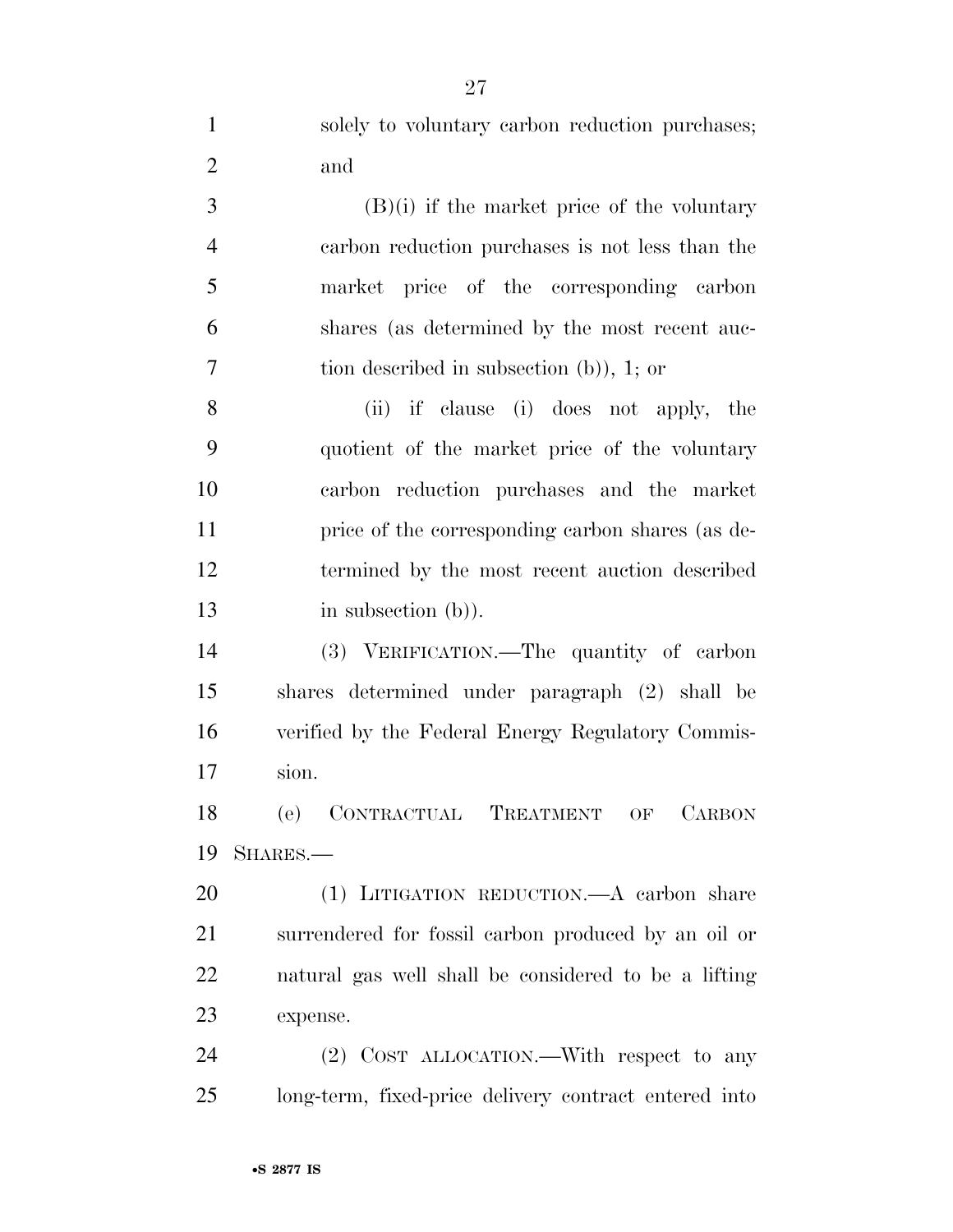| $\mathbf{1}$   | before the date of enactment of this Act, the dura-            |
|----------------|----------------------------------------------------------------|
| $\overline{2}$ | tion of which is longer than 1 year, there shall be            |
| 3              | a rebuttable presumption that—                                 |
| $\overline{4}$ | (A) this Act makes performance of the                          |
| 5              | contract impracticable; and                                    |
| 6              | (B) each party that entered into the con-                      |
| 7              | tract assumed at the time of bargaining that                   |
| 8              | the effects of this Act would not occur.                       |
| 9              | (f) CARBON REFUND TRUST FUND.—                                 |
| 10             | $(1)$ IN GENERAL.—There is established in the                  |
| 11             | Treasury of the United States a trust fund to be               |
| 12             | known as the "Carbon Refund Trust Fund", con-                  |
| 13             | sisting of such amounts as may be appropriated to              |
| 14             | the trust fund under this subsection.                          |
| 15             | (2) TRANSFER OF AUCTION PROCEEDS.—There                        |
| 16             | are appropriated to the Carbon Refund Trust Fund,              |
| 17             | out of funds in the Treasury not otherwise appro-              |
| 18             | priated, an amount equal to $\frac{3}{4}$ of the proceeds from |
| 19             | auctions conducted under subsection (b).                       |
| 20             | (3) EXPENDITURES FROM FUND.—Amounts in                         |
| 21             | the Carbon Refund Trust Fund shall be available for            |
| 22             | the purpose of making energy security dividends as             |
| 23             | provided in section 5.                                         |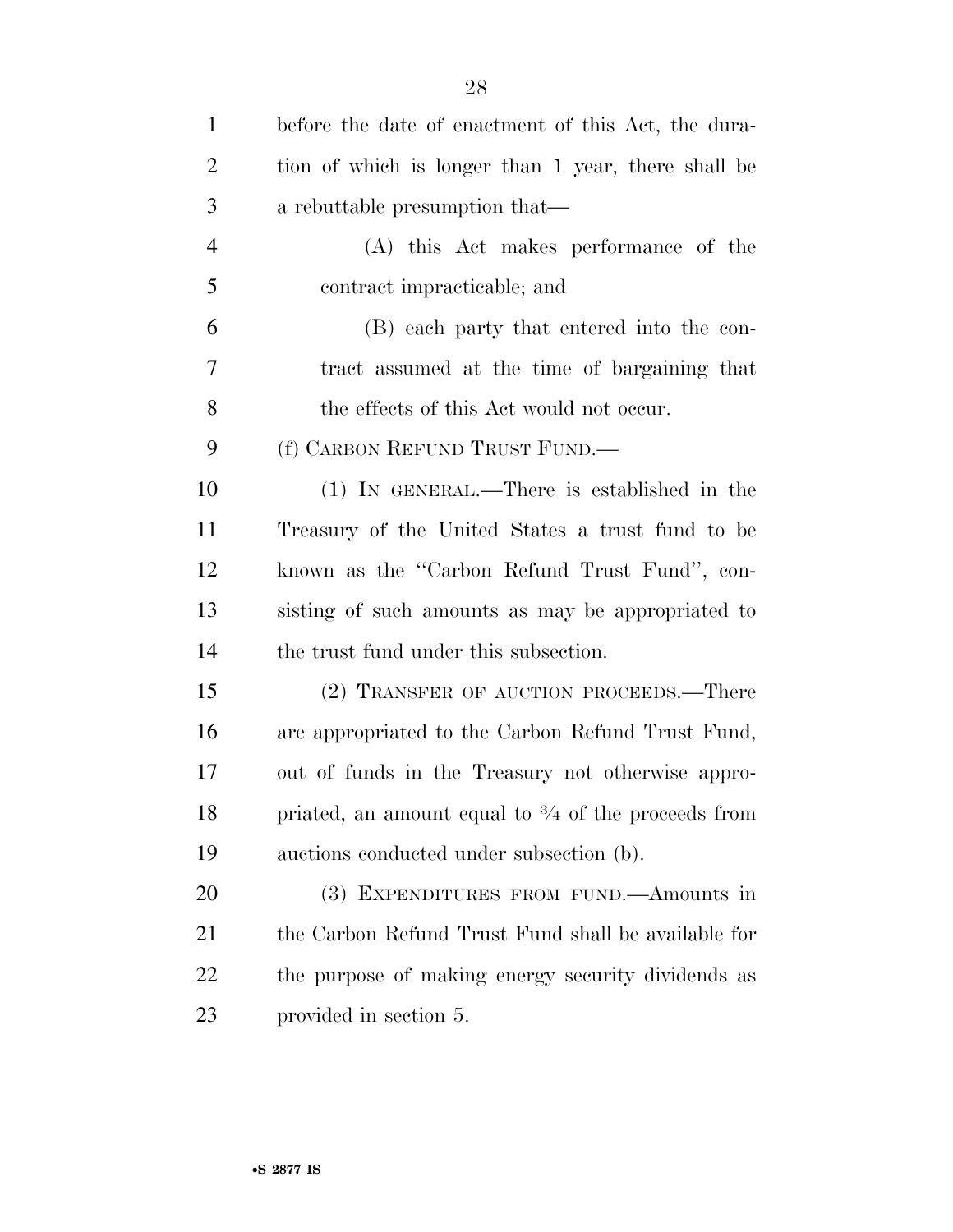(a) IN GENERAL.—Every qualified individual is eligi- ble to receive an energy security dividend for each month beginning with the first month after such individual be- comes a qualified individual and ending with the last full month prior to an individual ceasing to be a qualified indi-vidual.

(b) ADMINISTRATION.—

 (1) ENERGY SECURITY DIVIDENDS.—To provide an energy security dividend to each qualifying indi-vidual, the Secretary shall coordinate with—

(A) the Commissioner of Social Security;

(B) the Secretary of Energy;

(C) the Secretary of Agriculture;

 (D) the Secretary of Health and Human Services;

 (E) the head of any other appropriate Fed- eral agency, as determined by the Secretary; and

 (F) the Governor or appropriate official of—

(i) each State;

24 (ii) the District of Columbia; and

(iii) each territory and possession of

26 the United States.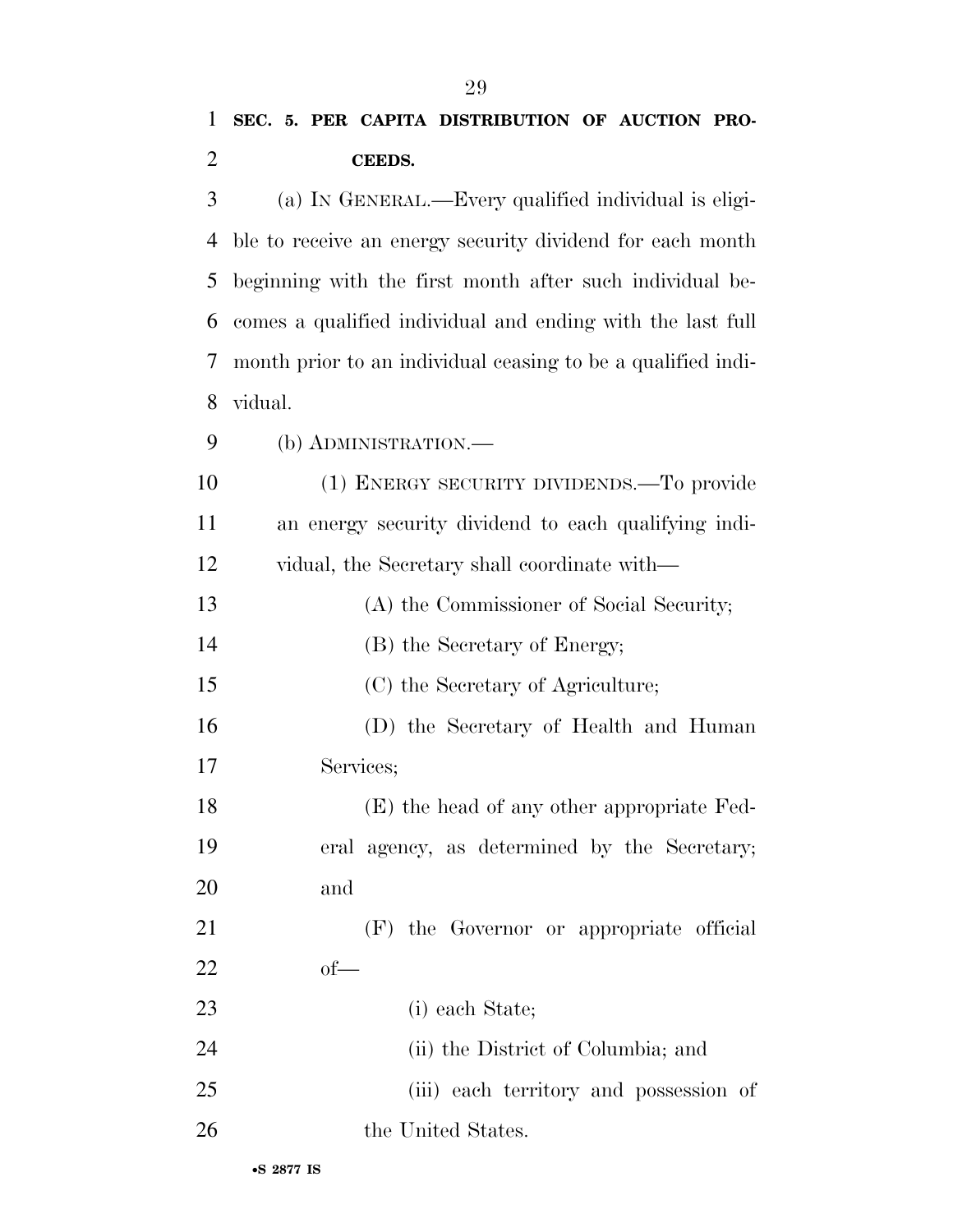| $\mathbf{1}$   | (2) COST-EFFECTIVE MECHANISM REQUIRE-                        |
|----------------|--------------------------------------------------------------|
| $\overline{2}$ | MENT.—To distribute energy security dividends, the           |
| 3              | Secretary shall use the most cost-effective mecha-           |
| $\overline{4}$ | nism, including any public benefit program or elec-          |
| 5              | tronic delivery mechanism administered by—                   |
| 6              | (A) the Federal Government; or                               |
| 7              | (B) any State.                                               |
| 8              | (3) PRIVACY GUARANTEE REQUIREMENT.—The                       |
| 9              | Secretary shall guarantee—                                   |
| 10             | (A) the protection of the privacy of every                   |
| 11             | qualified individual; and                                    |
| 12             | (B) that any personal information of a                       |
| 13             | qualified individual shall be used by the Sec-               |
| 14             | retary only to ensure the accurate distribution              |
| 15             | of energy security dividends.                                |
| 16             | (4) DIVIDEND TAXATION.—Any amount re-                        |
| 17             | ceived from the receipt of an energy security divi-          |
| 18             | dend shall be excluded from gross income under the           |
| 19             | Internal Revenue Code of 1986.                               |
| 20             | (c) FREQUENCY AND MODE OF ALLOCATION OF EN-                  |
| 21             | ERGY SECURITY DIVIDENDS.—The Secretary may modify            |
| 22             | the frequency or mode of allocation of energy security divi- |
| 23             | dends-                                                       |
| 24             | (1) to minimize administrative costs associated              |
| 25             | with the program; or                                         |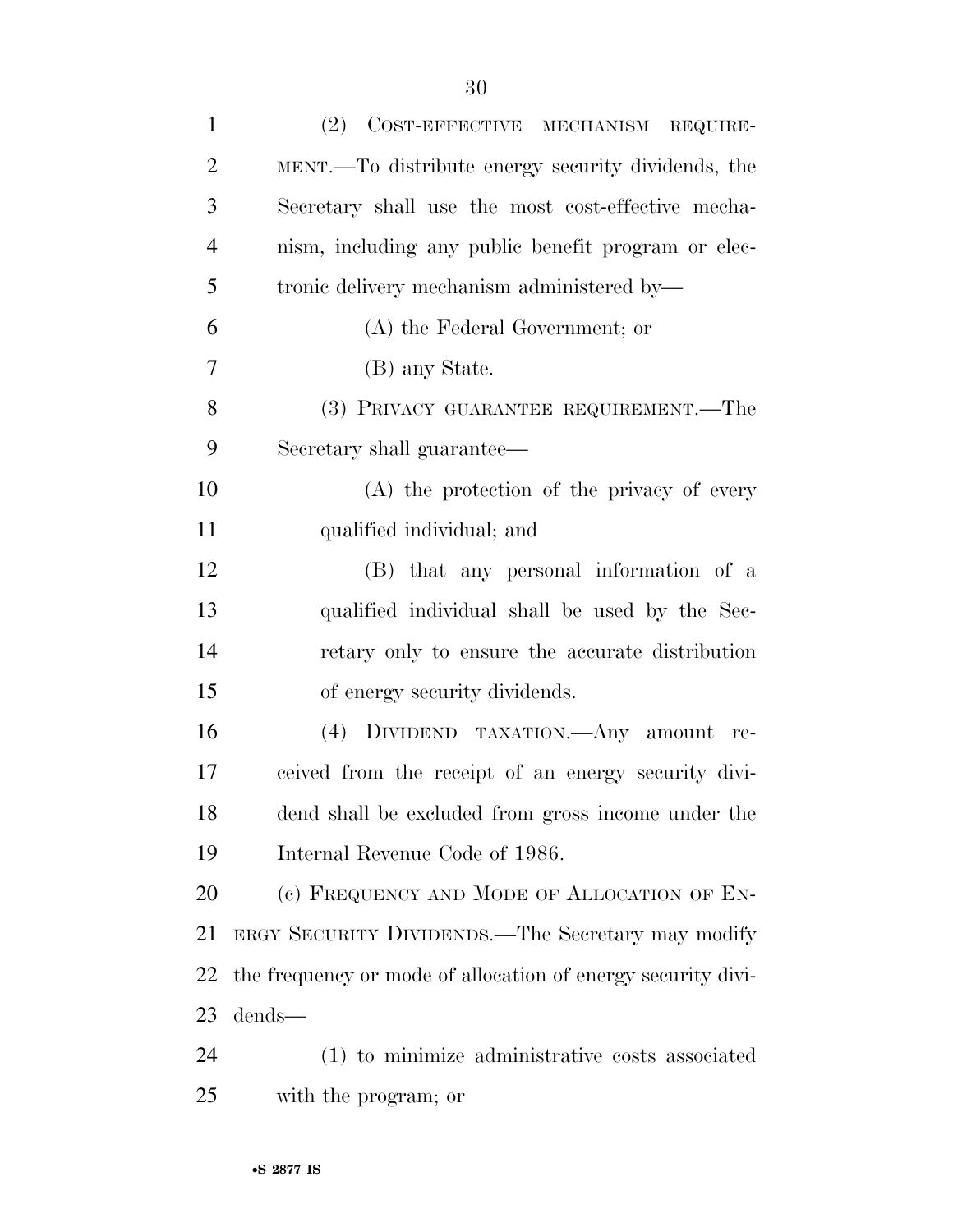(2) to increase the value of energy security divi-dends.

(d) MONITORING; ANNUAL REPORTS.—

 (1) MONITORING.—Effective beginning January 1, 2012, the Administrator of the Energy Informa- tion Administration shall, on a monthly basis, cal- culate and record the incremental contribution of carbon share prices to wholesale and retail fossil fuel prices.

 (2) ANNUAL REPORTS.—Not later than June 1, 2013, and annually thereafter, the Administrator of the Energy Information Administration shall pre- pare and post on the website of the Energy Informa- tion Administration a report that contains, for the period covered by the report, the results of the moni- toring carried out by the Administrator of the En- ergy Information Administration under paragraph (1).

 (e) ENERGY EFFICIENCY CONSUMER LOAN PRO- GRAM.—As soon as practicable after the date of enactment of this Act, the Secretary shall establish a program that enables a qualifying individual to borrow against any fu- ture energy security dividend to the qualifying individual to enable the qualifying individual to make investments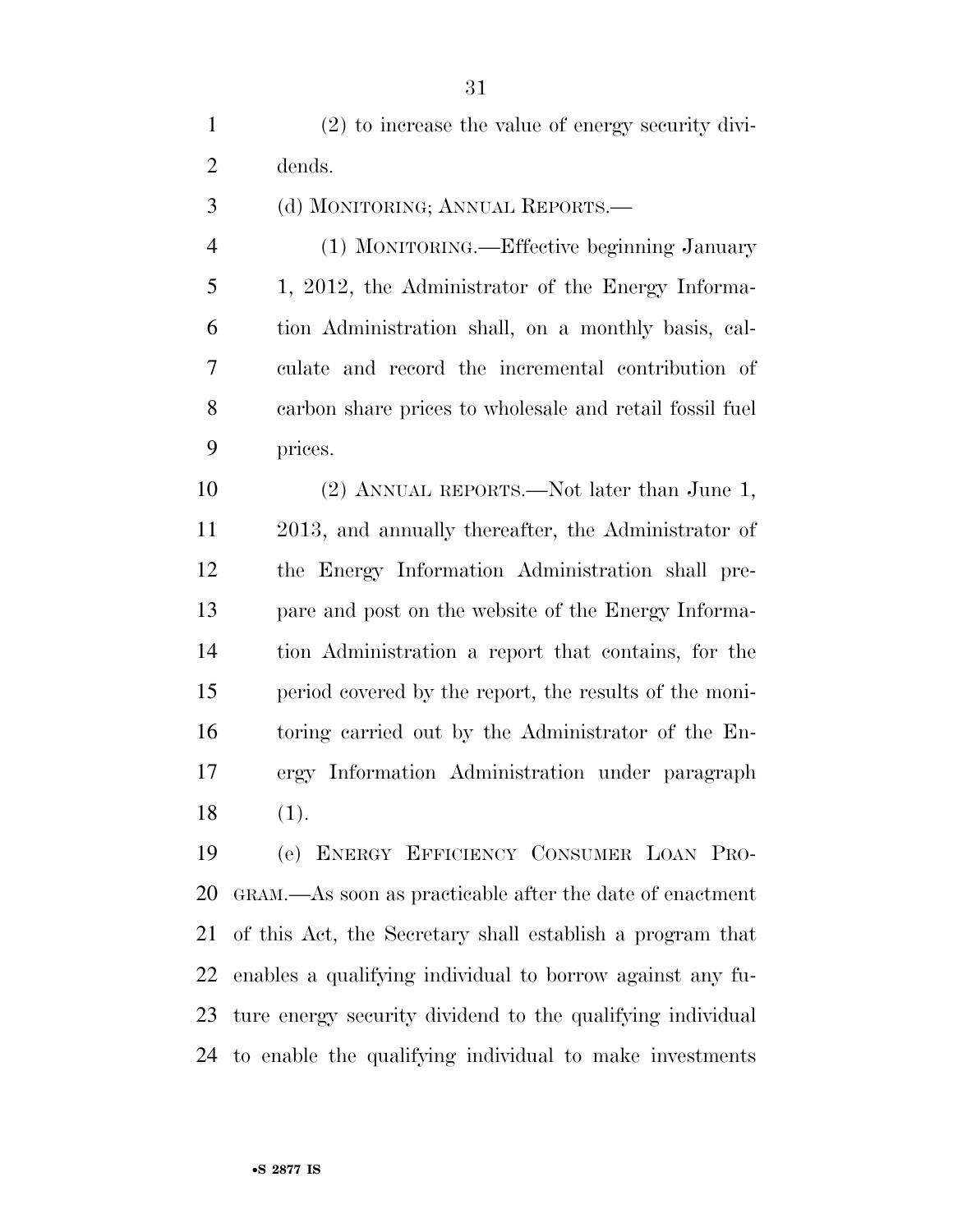| $\mathbf{1}$   | in approved energy efficiency or clean energy technologies |
|----------------|------------------------------------------------------------|
| $\overline{2}$ | and services that would, within a reasonable time period—  |
| 3              | (1) result in a reduced energy bill for the quali-         |
| $\overline{4}$ | fying individual; and                                      |
| 5              | $(2)$ reduce greenhouse gas emissions.                     |
| 6              | (f) OFFICE OF CONSUMER ADVOCACY.—                          |
| 7              | (1) ESTABLISHMENT.—As soon as practicable                  |
| 8              | after the date of enactment of this Act, the Sec-          |
| 9              | retary shall establish in the Department of the            |
| 10             | Treasury an Office of Consumer Advocacy to serve           |
| 11             | as an advocate for the public interest of energy con-      |
| 12             | sumers.                                                    |
| 13             | (2) DUTIES.—The Office of Consumer Advo-                   |
| 14             | cacy may-                                                  |
| 15             | (A) represent (and appeal on behalf of)                    |
| 16             | residential and small commercial customers of              |
| 17             | energy;                                                    |
| 18             | (B) monitor and review energy customer                     |
| 19             | complaints and grievances; and                             |
| 20             | (C) investigate, collect data, and report on               |
| 21             | matters relating to the manner by which this               |
| 22             | Act impacts rates charged or services provided             |
| 23             | by public utilities and natural gas companies.             |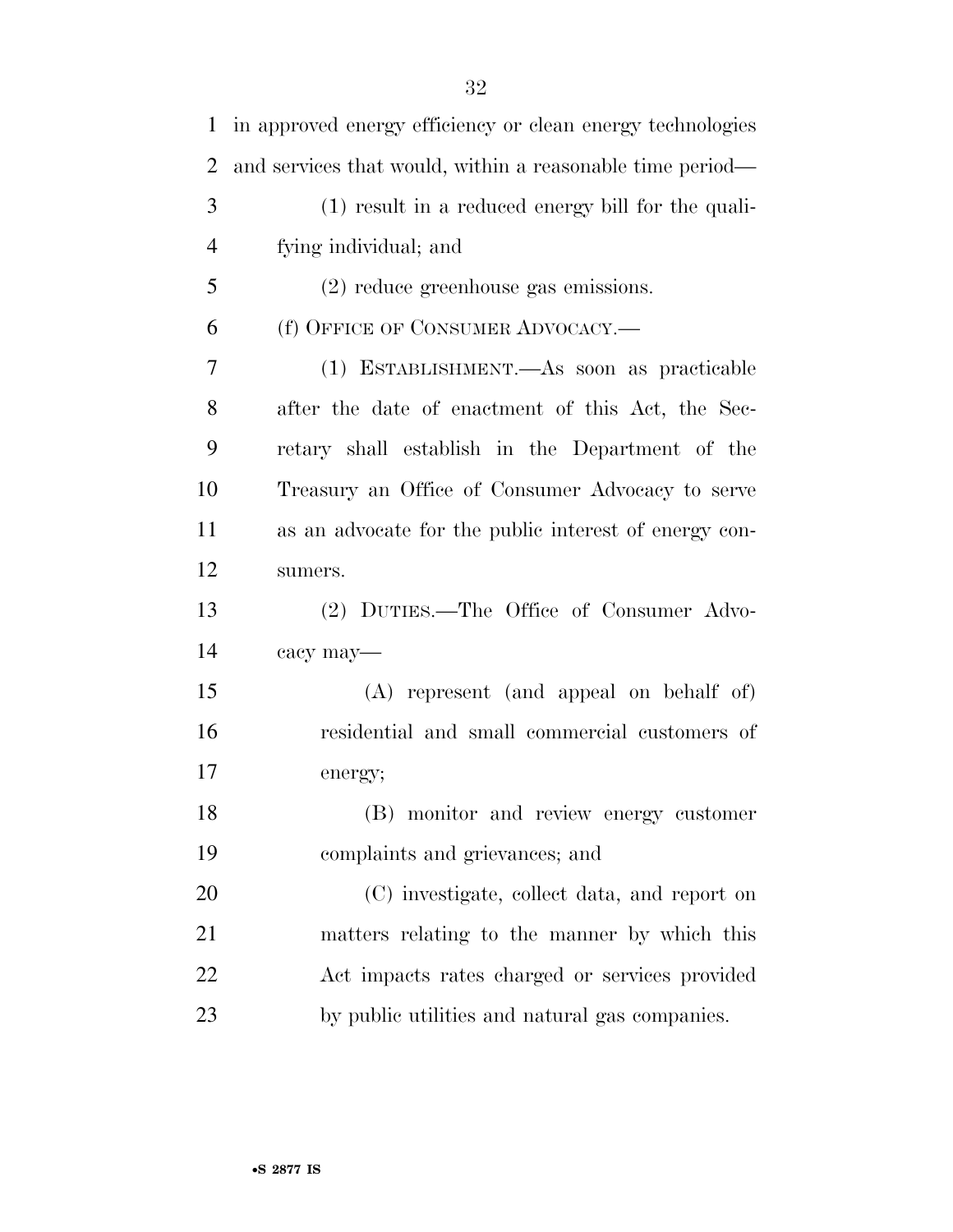(a) ESTABLISHMENT.—There is established in the

| 3  | Treasury of the United States a revolving fund, to be  |
|----|--------------------------------------------------------|
| 4  | known as the "Clean Energy Reinvestment Trust Fund"    |
| 5  | or the "CERT Fund", consisting of such amounts as are  |
| 6  | appropriated to the Fund under subsection (b).         |
| 7  | (b) TRANSFERS TO FUND.—                                |
| 8  | (1) IN GENERAL.—There are appropriated to              |
| 9  | the CERT Fund, out of funds in the Treasury not        |
| 10 | otherwise appropriated, amounts equivalent to-         |
| 11 | $(A)$ $\frac{1}{4}$ of the proceeds from auctions con- |
| 12 | ducted under section $4(b)(1)$ and all of the pro-     |
| 13 | ceeds under section $4(b)(4)(C)$ ;                     |
| 14 | (B) the amount of penalties transferred to             |
| 15 | the CERT Fund under section $4(a)(5)(E)$ ; and         |
| 16 | (C) the amount of fees transferred to the              |
| 17 | CERT Fund under section $4(a)(6)(D)$ .                 |
| 18 | (2) INVESTMENT OF CORPUS.—Rules similar to             |
| 19 | the rules of section $9602(b)$ of the Internal Revenue |
| 20 | Code of 1986 shall apply for purposes of this sec-     |
| 21 | tion.                                                  |
| 22 | (c) EXPENDITURES FROM FUND.—                           |
| 23 | $(1)$ IN GENERAL.—To the extent that budget            |
| 24 | authority and appropriations are made available in     |
| 25 | advance and subject to paragraph $(2)$ , amounts in    |
| 26 | the CERT Fund shall be used to carry out programs      |
|    | •S 2877 IS                                             |

## **SEC. 6. CLEAN ENERGY REINVESTMENT TRUST FUND.**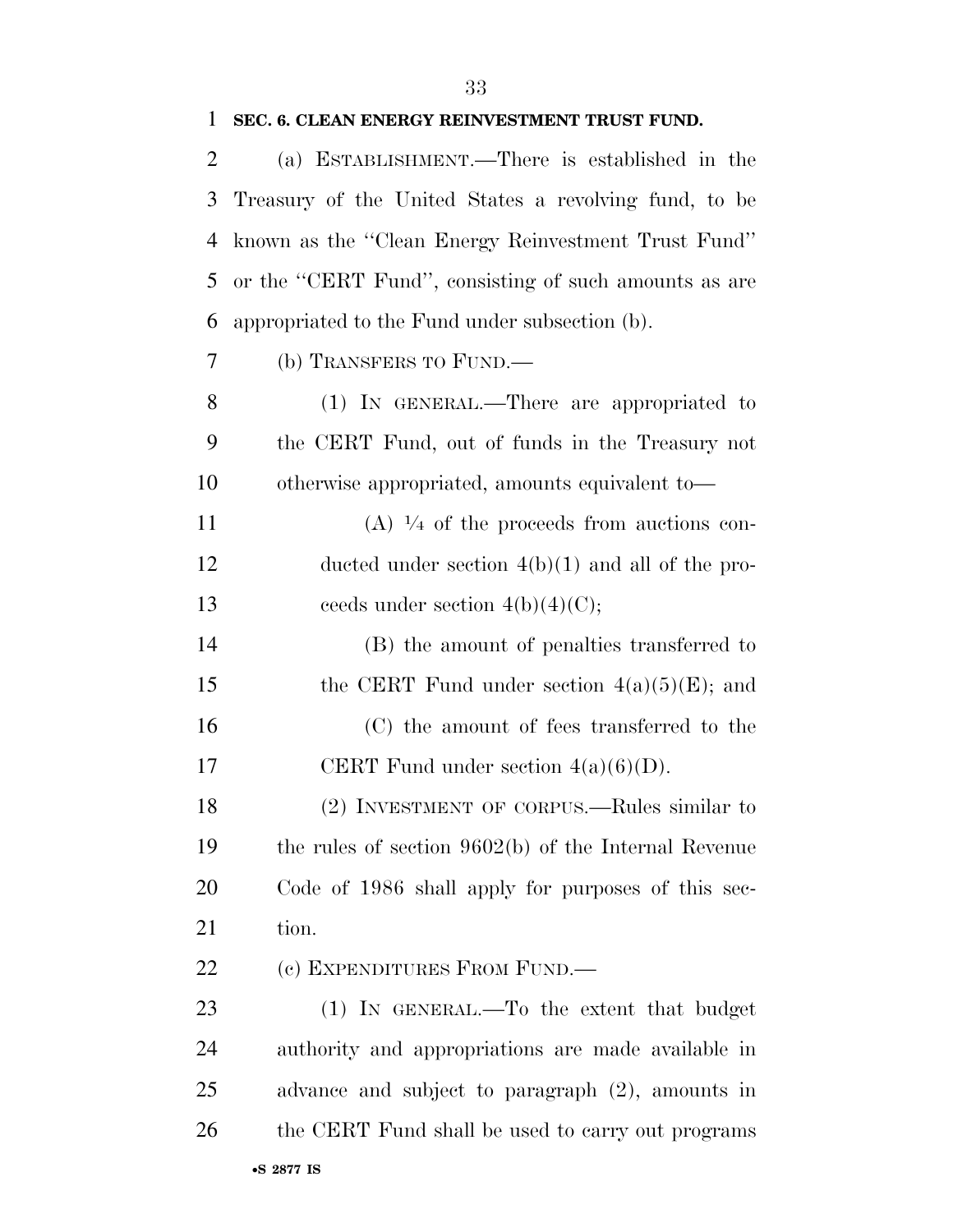and initiatives (including allocation to the CERT Fund to support financing programs designed or ad- ministered by the Clean Energy Deployment Admin- istration), provide incentives, and make loans and grants—

 (A) to provide targeted and region-specific transition assistance to workers, communities, industries, and small businesses of the United States experiencing the greatest economic dis- locations due to efforts to reduce carbon emis- sions and address climate change and ocean acidification;

 (B) to provide targeted and region-specific compensation for early retirement of carbon-in- tensive facilities, machinery, or related assets in the United States that are stranded by new market dynamics;

 (C) to provide targeted and region-specific mitigation and adaptation assistance to resi- dents, communities, industries, and small busi- nesses of the United States that experience the greatest demonstrable negative impacts from climate change;

 (D) subject to the criteria described in sec-25 tion  $4(a)(7)(C)$ , to provide targeted relief to en-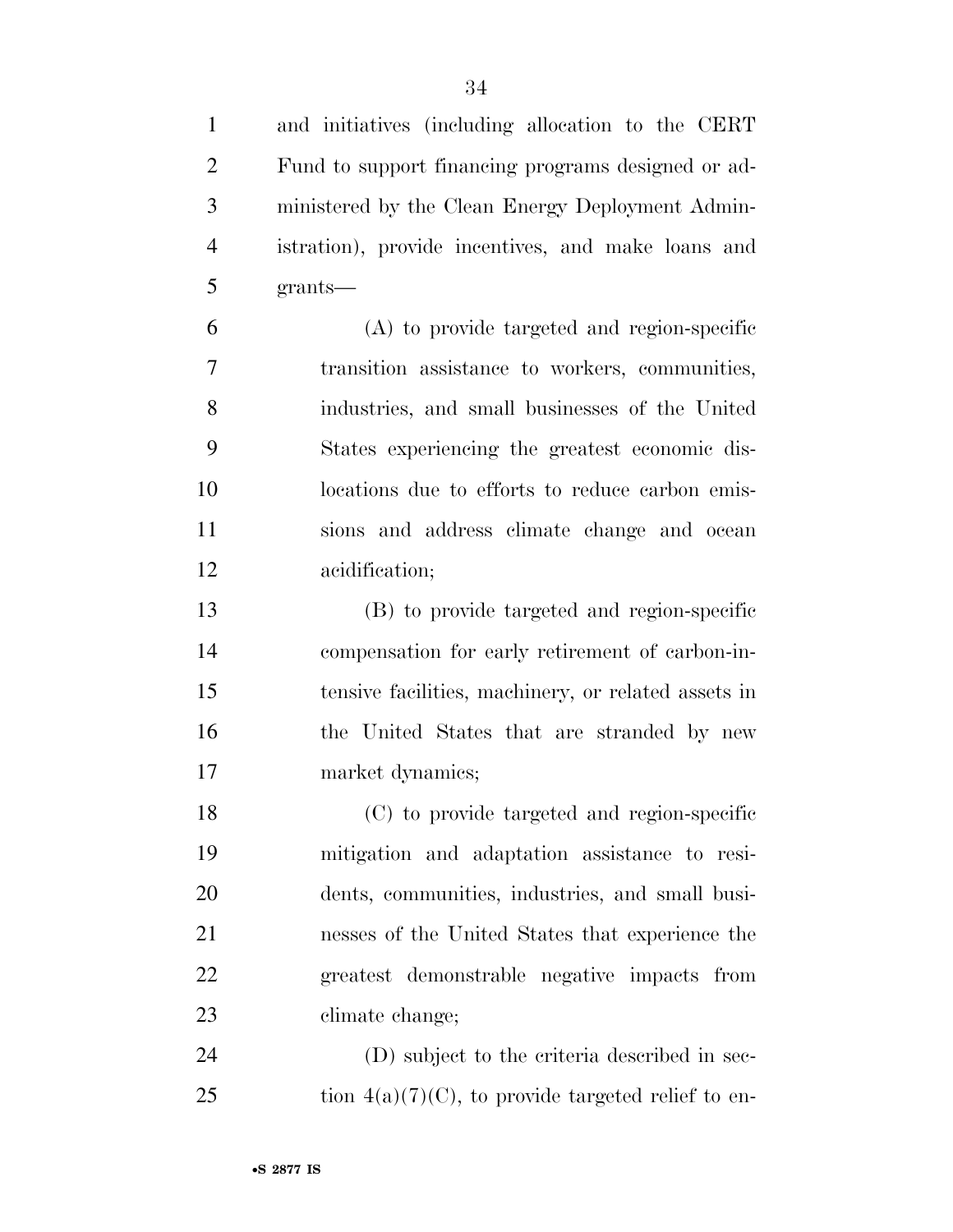| $\mathbf{1}$   | ergy-intensive industries (including agriculture |
|----------------|--------------------------------------------------|
| $\overline{2}$ | and forestry industries) that export goods or    |
| 3              | products to countries that do not have similar   |
| $\overline{4}$ | restrictions on fossil carbon;                   |
| 5              | (E) to support training and development          |
| 6              | programs to prepare United States workers for    |
| 7              | careers in energy efficiency, renewable energy,  |
| 8              | and other emerging clean technology industries;  |
| 9              | $(F)$ to curtail the emission of—                |
| 10             | (i) greenhouse gases other than car-             |
| 11             | bon dioxide from fossil carbon; and              |
| 12             | (ii)<br>nongreenhouse gas substances             |
| 13             | exacerbate or accelerate climate<br>that         |
| 14             | change (including black carbon);                 |
| 15             | (G) to fund cost-effective domestic and          |
| 16             | international projects that verifiably reduce,   |
| 17             | avoid, or sequester greenhouse gas emissions     |
| 18             | through the modification of agriculture, for-    |
| 19             | estry, or other land use practices;              |
| 20             | (H) to ensure sustained and robust invest-       |
| 21             | ments in clean energy and fuels research, devel- |
| 22             | opment, and deployment activities;               |
| 23             | (I) to fund projects or initiatives that         |
| 24             | verifiably increase energy efficiency or energy  |
| 25             | productivity;                                    |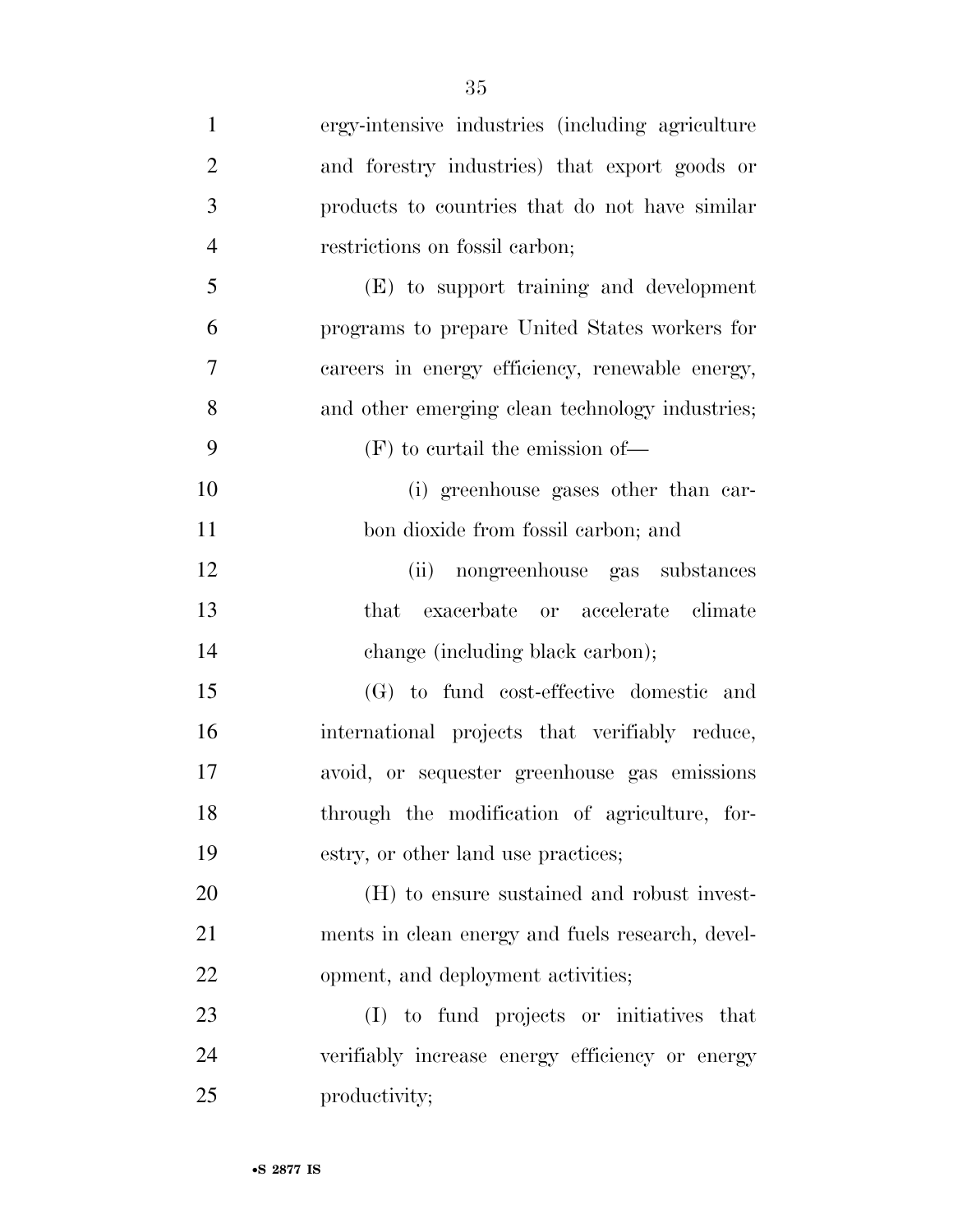| $\mathbf{1}$   | (J) to fund programs that provide financial        |
|----------------|----------------------------------------------------|
| $\overline{2}$ | support for low-income families that experience    |
| 3              | difficulty paying high seasonal utility bills;     |
| $\overline{4}$ | (K) to fund projects or initiatives that sup-      |
| 5              | port residential fuel switching (with priority     |
| 6              | given to projects or initiatives relating to home  |
| 7              | heating oil);                                      |
| 8              | $(L)$ to provide matching grants to low-in-        |
| 9              | come energy efficiency consumer loan recipi-       |
| 10             | ents;                                              |
| 11             | (M) to carry out weatherization and im-            |
| 12             | prove energy efficiency of low-income and public   |
| 13             | buildings;                                         |
| 14             | (N) to provide funding for climate change          |
| 15             | or ocean acidification mitigation and adaptation   |
| 16             | projects, activities, and research to increase the |
| 17             | resilience of human populations and commu-         |
| 18             | nities, fish and wildlife, and managed and         |
| 19             | unmanaged terrestrial, aquatic, and marine eco-    |
| 20             | systems in areas at which impacts are likely to    |
| 21             | be most severe;                                    |
| 22             | $(0)$ to provide funding for programs that         |
| 23             | protect or advocate for energy consumers (in-      |
| 24             | cluding the Office of Consumer Advocacy estab-     |
| 25             | lished under section $5(f)$ ; and                  |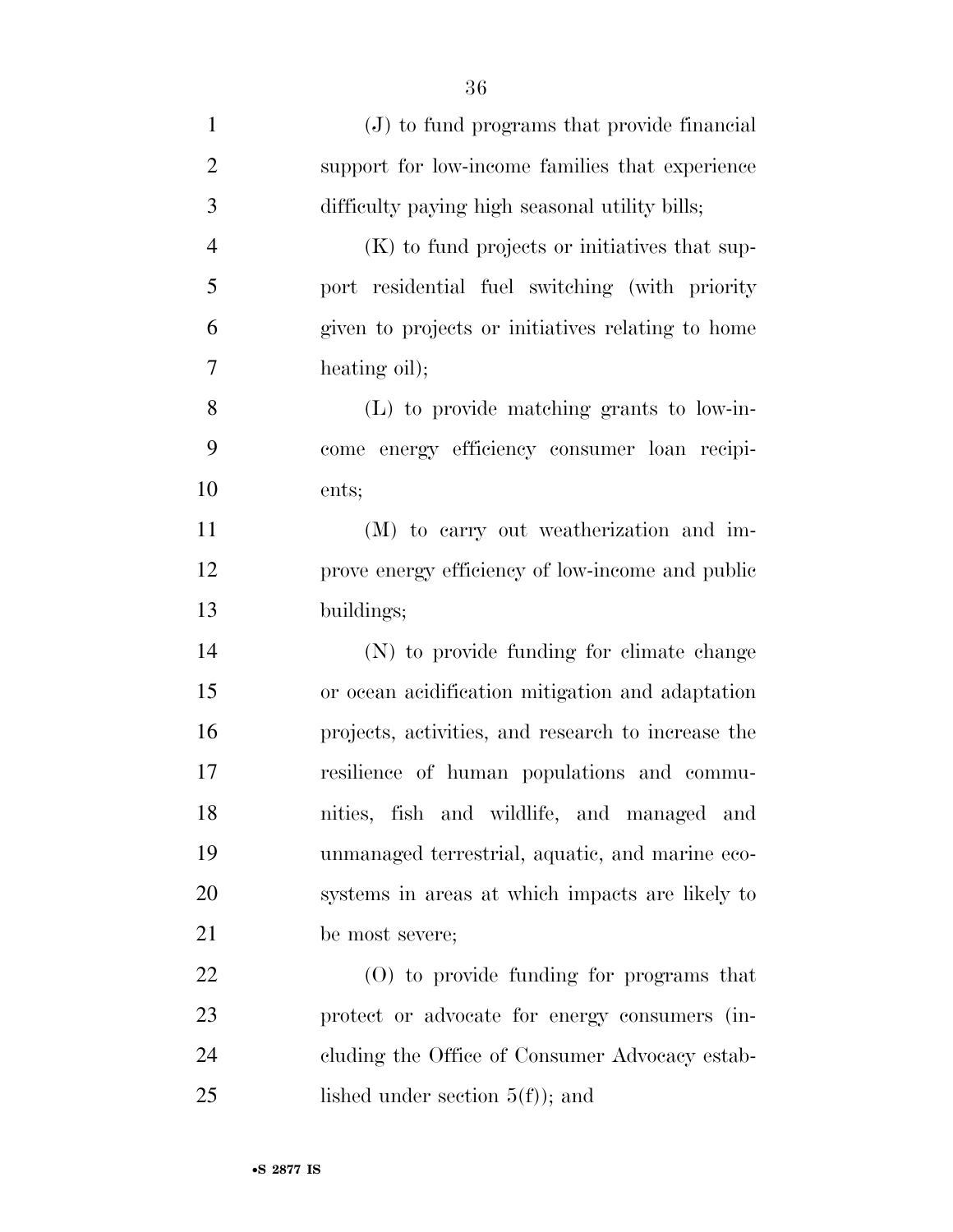| $\mathbf{1}$   | (P) to ensure that the program does not             |
|----------------|-----------------------------------------------------|
| $\overline{2}$ | contribute to the budget deficit of the Federal     |
| 3              | Government.                                         |
| $\overline{4}$ | (2) USE.—Amounts in the CERT Fund shall—            |
| 5              | (A) only be used for the purposes described         |
| 6              |                                                     |
|                | in paragraph $(1)$ ;                                |
| 7              | (B) be allocated to ensure compliance with          |
| 8              | the standards established by section $3(b)$ , in-   |
| 9              | cluding meeting reasonable intervear emissions      |
| 10             | reduction standards;                                |
| 11             | (C) to the extent practicable, be awarded—          |
| 12             | (i) on a competitive-bid basis; and                 |
| 13             | (ii) in accordance with applicable laws             |
| 14             | (including regulations) and procedures of           |
| 15             | existing Federal programs; and                      |
| 16             | (D) to the extent practicable, complement           |
| 17             | and leverage existing Federal programs, the         |
| 18             | scope and mission of which complement the           |
| 19             | purposes described in paragraph (1).                |
| 20             | (d) TRANSFERS OF AMOUNTS.—                          |
| 21             | $(1)$ IN GENERAL.—The amounts required to be        |
| 22             | transferred to the CERT Fund under this section     |
| 23             | shall be transferred at least monthly from the gen- |
| 24             | eral fund of the Treasury to the CERT Fund on the   |
| 25             | basis of estimates made by the Secretary.           |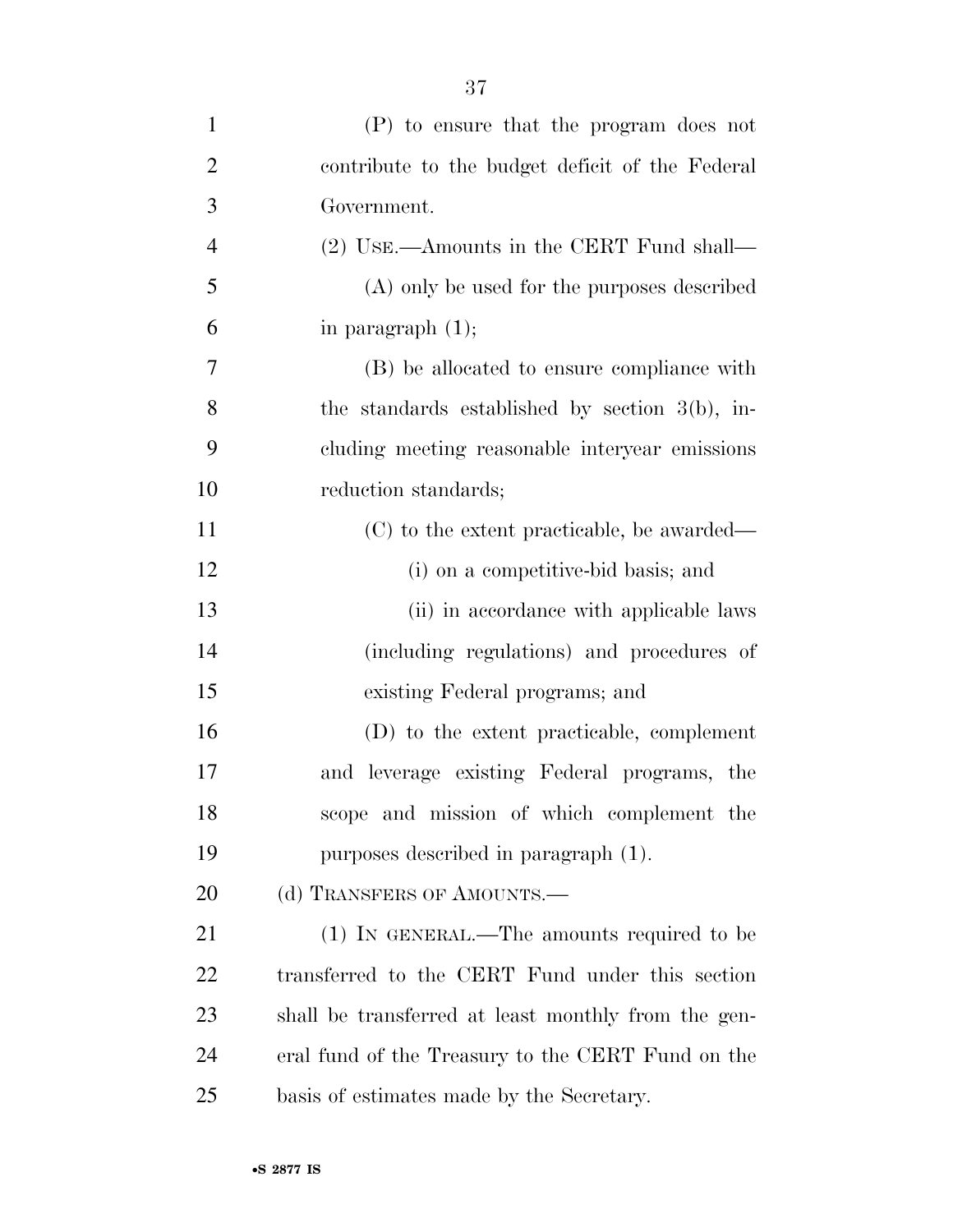| $\mathbf{1}$   | (2) ADJUSTMENTS.—Proper adjustment shall              |
|----------------|-------------------------------------------------------|
| $\overline{2}$ | be made in amounts subsequently transferred to the    |
| 3              | extent prior estimates were in excess of or less than |
| $\overline{4}$ | the amounts required to be transferred.               |
| 5              | SEC. 7. SENSE OF THE SENATE.                          |
| 6              | It is the sense of the Senate that—                   |
| 7              | (1) the goals of this Act are complemented and        |
| 8              | supported by policies and incentives, appropriated    |
| 9              | programs, and pending legislative proposals, includ-  |
| 10             | $ing$ —                                               |
| 11             | (A) Federal and State renewable energy                |
| 12             | standards;                                            |
| 13             | (B) energy tax credits;                               |
| 14             | (C) energy efficiency standards for build-            |
| 15             | ings and household appliances; and                    |
| 16             | (D) vehicle fuel economy standards;                   |
| 17             | (2) the Federal Government should take further        |
| 18             | action to reduce the risks associated with greenhouse |
| 19             | gas emissions, especially greenhouse gas emissions    |
| 20             | not derived from fossil carbon;                       |
| 21             | $(3)$ climate change is a global problem that re-     |
| 22             | quires a global solution, and action by the United    |
| 23             | States alone or by a coalition of developed nations   |
| 24             | will not—                                             |